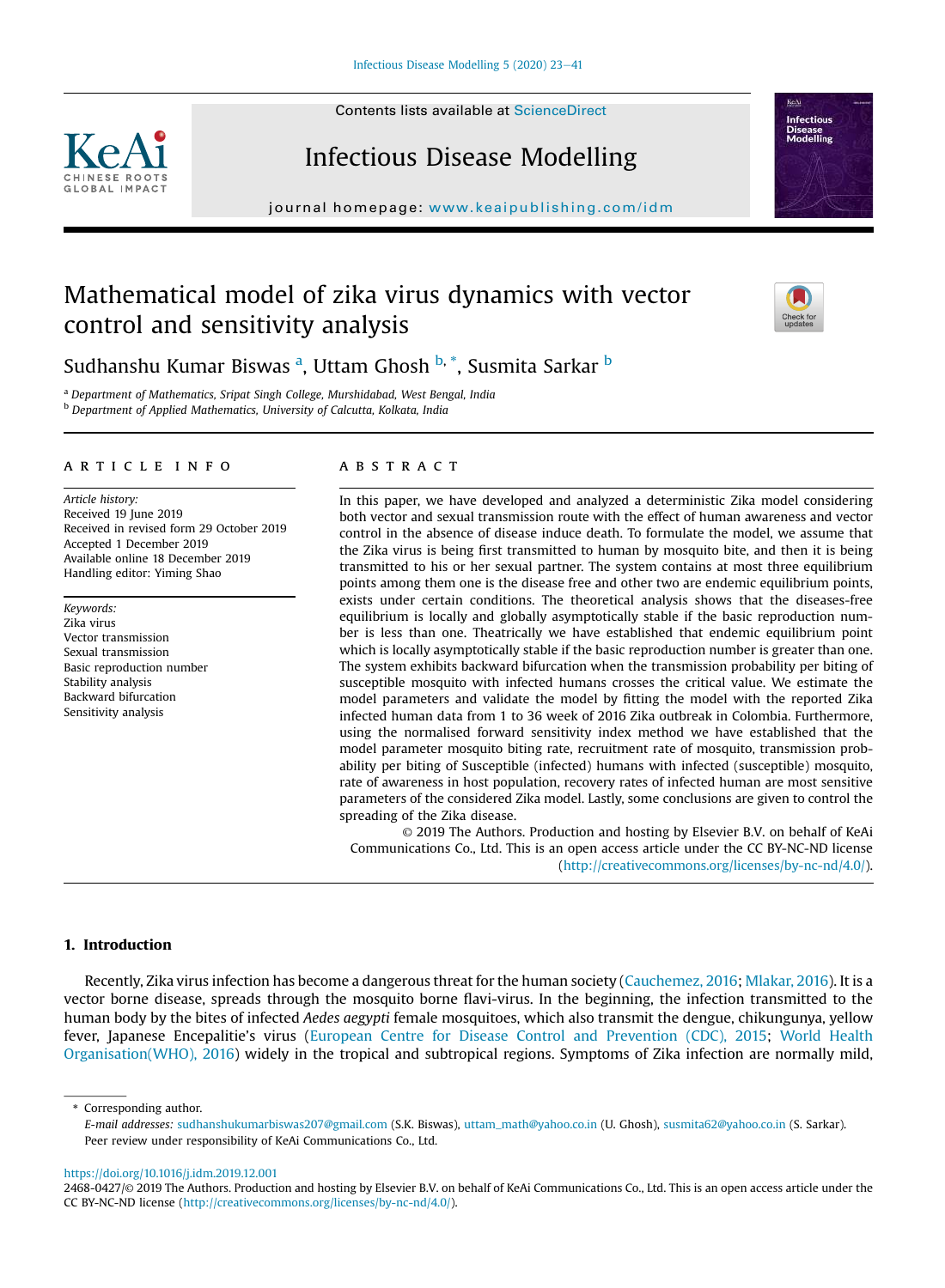including fever, headaches, rash, conjunctivitis and joint pain due to flavi-virus. Zika infection increases the chances of microcephaly (permanent disabilities) Guillain-Barre syndrome and other neurological disorder in newborn babies from infected mothers (Cauchemez, 2016; Mlakar, 2016).

This virus was first identified from rhesus monkeys in 1947 in the Zika forest of Uganda (Dick, Kitchen, & Haddow, 1952; Sikka, Chattu, & Popli, 2016) and from humans in Nigeria in 1954 (Dick et al., 1952; Macnamara, 1954; Shapshak, 2015, pp. 477–500) but it was not spread in epidemic form among the human population until 2007 (European Centre for Disease Control and Prevention (CDC), 2015; Duffy, 2009). The first Zika outbreak among human occurred in Yap Island, Micronesia in 2007 (European Centre for Disease Control and Prevention (CDC), 2015; Duffy, 2009; Manore and Hyman, 2016). Afterward, this disease highly spread among human in a different country. First Zika virus, epidemic occurred in French Polynesia in the year 2013–2014 (Hancock, Marfel, & Bel, 2014). After 2015, it is spreading rapidly worldwide. The country Brazil, Southern and Central American as well as in Caribbean, countries are highly affected by Zika. World Health Organisation declared Zika as "public health emergency of the international 2016. According to Pan American Health Organisation (PAHO) and WHO, 583451 suspected and 223477 confirmed cumulative Zika cases were reported up to 04 January 2018 by countries and territories in the Americans among which the respective cases for Brazil are 231725 and 137288 respectively.

Recent studies showed that Zika virus can be transmitted not only by vector only, it also spread by sexual interaction which was reported in (Foy, 2011; Dallas County Health Human Services (DCHHS), 2016; Centres for Disease Control and Prevention (CDC), 2016; The Toronto Star, 2016; Musso, 2015). A remarkable observation was given by the authors in (Musso, 2015) reported that though Zika virus was disappeared from the blood of an infected person even then it was present in his semen, which point out the possibility of sexual transmission of the Zika virus.

Though Zika infection is a threat for public health, but at present no vaccination is available to protect from Zika infection and no particular treatment, medicine or fast diagnostic test is available to treat or diagnose this infection. Thus human awareness through health programs and control of mosquitoes through insecticides is the two effective ways to prevent its infection transmission among the host population.

In the last few years, a number of mathematical models have been reported (Agusto et al., 2017a, 2017b; Bearcroft, 1956; Bonyah, Khan, Okosun, & Islam, 2017; Imran, Usman, Dur-e-Ahmad, & Khan, 2017; Kucharski et al., 2016; Perkins, Siraj, Ruktanonchai, Kraemer, & Tatem, 2016; Shah, Patel, & Yeolekar, 2017) to study the Zika virus transmission dynamics. In those models, the investigators have incorporated the following factors, (i) both vector and sexual transmission (Agusto et al., 2017a, 2017b; Shah et al., 2017), (ii) both vector and sexual transmission route with bilinear incidence rate and they established the backward bifurcation and the global stability of DFE for the same model, but in a single model backward bifurcation and the global stability of DFE are contradictory to each other. (iii) the vertical transmission and vector transmission (Agusto et al., 2017a, 2017b; Imran et al., 2017) and (iv) optimal control on spraying insecticides, other prevention, and treatment (Bonyah et al., 2017; Pontryagin, Boltyanskii, Gamkrelidze, & Mishchenko, 1986; Shah et al., 2017). The impact of awareness on dengue dynamics has been studied by Gakkhar and Chavda (Gakkhar & Chavda, 2013).

In order to study the impact of human awareness and vector control, we construct a Zika model including both vector and sexual transmission route, we also include the human awareness (Mishra & Gakkhar, 2014) and vector control. In this work, we have established the wellposedness, positivity and boundedness, the local and global stability of the DFE and the existence and local stability of endemic equilibrium (EE). Finally, we have validated and estimated the model parameters of the considered model comparing the model predictions with the reported zika infected data of a particular area. To explore the model robustness to parameter values used we investigate the sensitivity analysis using the normalised forward sensitivity index. We also studied numerically the impact of sexual transmission on the epidemic growth rate as well as on the basic reproduction number. To the best of our knowledge effect of vector transmission, sexual transmission, vector control, and human awareness has not yet been considered in a single Zika model. So in this paper, we are considering all these four important facts to propose a Zika model and intend to study its dynamical behaviour.

The rest of the paper is organized as follows: The formulation and basic properties of the model have been described in section-2. An investigation of the stability and bifurcation of the model has been reported in section-3. Parameter estimation and model validation done by simulating the model with reported real data done in section-4. Sensitivity analysis of the model is presented in section-5 and section-6 deals with the effect of sexual transmission on basic reproduction number and epidemic growth rate numerically. Finally, all the results have been concluded in the section-7.

## 2. Model formulation

Let the total human population  $N_h(t)$  is classified into four compartments comprised of susceptible human  $S_h(t)$ , exposed human  $E_h(t)$ , infected human  $I_h(t)$  and recovered human $R_h(t)$ . Here we have considered that a human individual who recovered from infection of Zika virus gain lifelong immunity from it. Sine only female mosquito spreads the zika infection so the total female mosquito population  $N_v(t)$  is divided into three compartments viz. susceptible mosquitoes  $S_v(t)$ , exposed mosquitoes  $E_v(t)$  and infected mosquitoes  $I_v(t)$ . Again recovery of mosquito from Zika infection is not taken into consideration due to its short life span.

To formulate the model the following factors are taken into consideration: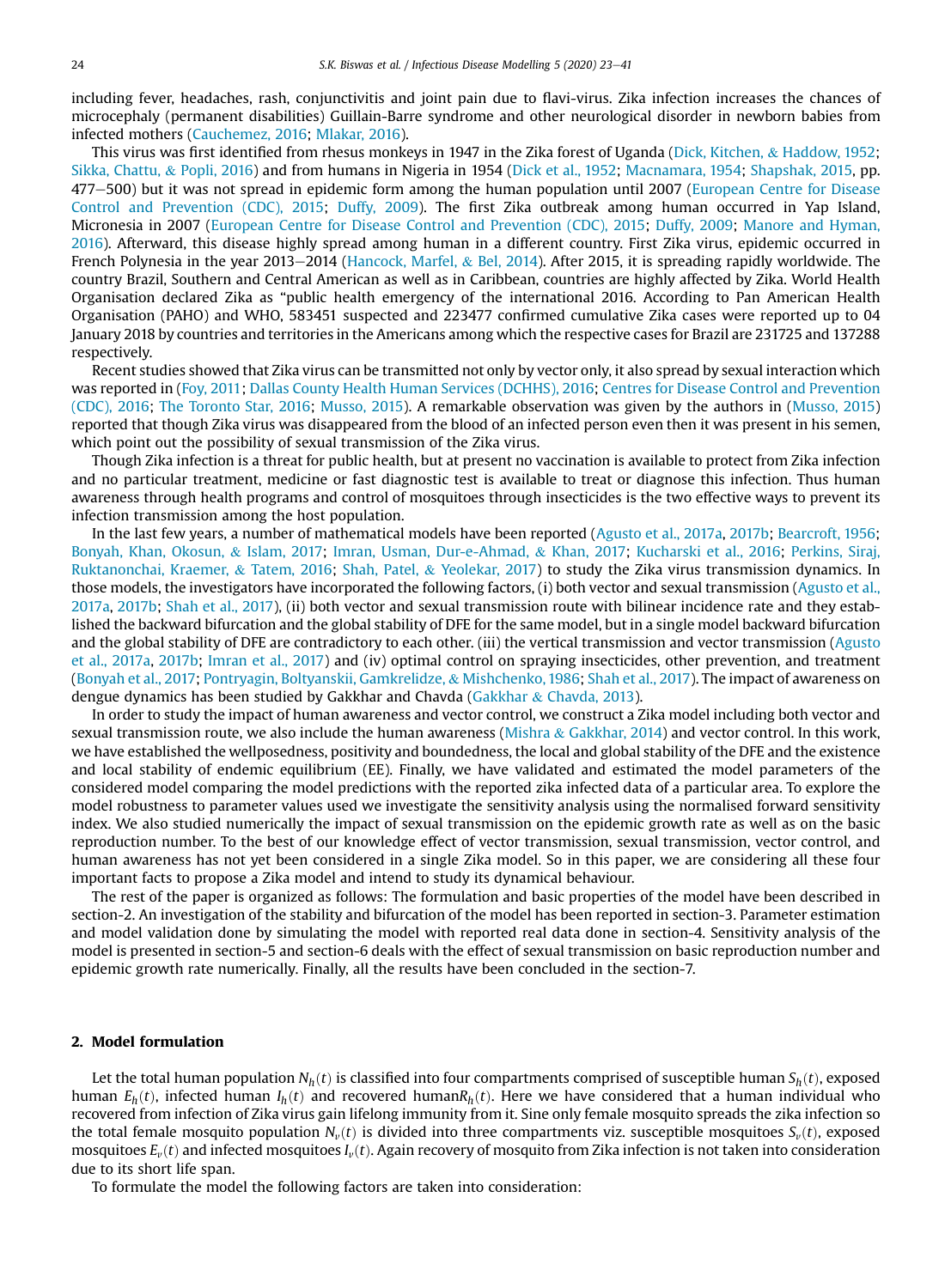- (i) Constant recruitment rate for both susceptible human and vector population.
- (ii) Natural death rate for both human and vector population.
- (iii) Horizontal transmission of infection from infected vectors to susceptible human when infected vectors bite susceptible human.
- (iv) Sexual transmission of infection to susceptible human when a susceptible human interact sexually with an infected human.
- (v) Horizontal transmission of infection from infected human to susceptible vectors when susceptible vectors bite infected human.
- (vi) Two steps of human awareness has considered. At a constant rate susceptible human can take following awareness steps to protect them from zika (a) using mosquito-nets, and mosquito repellents (b) avoiding sexual interaction or using a condom at the period of zika out break.
- (vii) Vector control: spray of insecticide and removal of the stagnant water can control vector.

 $\mathcal{L}$ 

>>>>>>>>>>>>>>>>>>>>>>>>>>>>=

>>>>>>>>>>>>>>>>>>>>>>>>>>>>;

Let,  $\pi$  be the constant recruitment rate of susceptible human and  $\mu$  be the natural death rate of the human population. Suppose, susceptible individuals acquire infection due to effective contact with an infected vector at rate  $\lambda_1=\frac{b_2\alpha_1I_\nu}{N_h}$  ,  $\lambda_2=\frac{c\alpha_2I_h}{N_h}$ be the infection due to sexual interaction with the infected individuals and susceptible human become aware at a constant rate  $a$  and enter into recovered class  $R_h$ . So the total infection strength of human is  $\lambda_h=\lambda_1+\lambda_2.$ Here we assume that the susceptible mosquitoes acquire infection at a rate  $\lambda_\nu S_\nu$  from infected human where  $\lambda_\nu = \frac{b_2\alpha_3I_h}{N_h}$ .

Under the above assumptions, the flow diagram for both human population and vector population of the proposed zika model is given in the following flow diagram (see Fig. 1).

According to the assumptions and from the flow diagram, the dynamics of the Zika virus can be represented by the following system of non linear differential equations:

$$
\frac{dS_h}{dt} = \pi - (\lambda_1 + \lambda_2)S_h - (\mu + a)S_h
$$
  
\n
$$
\frac{dE_h}{dt} = (\lambda_1 + \lambda_2)S_h - (\sigma + \mu)E_h
$$
  
\n
$$
\frac{dI_h}{dt} = \sigma E_h - (\gamma + \mu)I_h
$$
  
\n
$$
\frac{dR_h}{dt} = \gamma I_h - \mu R_h + aS_h
$$
  
\n
$$
\frac{dS_v}{dt} = \pi_1 - \lambda_v S_v - (\mu_1 + b)S_v
$$
  
\n
$$
\frac{dE_v}{dt} = \lambda_v S_v - (\sigma_1 + \mu_1 + b)E_v
$$
  
\n
$$
\frac{dI_v}{dt} = \sigma_1 E_v - (\mu_1 + b)I_v
$$

 $\mu E_h$  $\mu I_h$  $\lambda_1 + \lambda_2$  )S<sub>k</sub>  $\sigma E_h$  $\overline{\mathcal{M}}_h$  $\sigma_1 E$  $(\mu_1 + b)S$  $(\mu_1+b)I_{\nu}$  $(\mu_1 + b)E$ 

Fig. 1. Flow diagram of Zika virus in both human and mosquito population.

(1)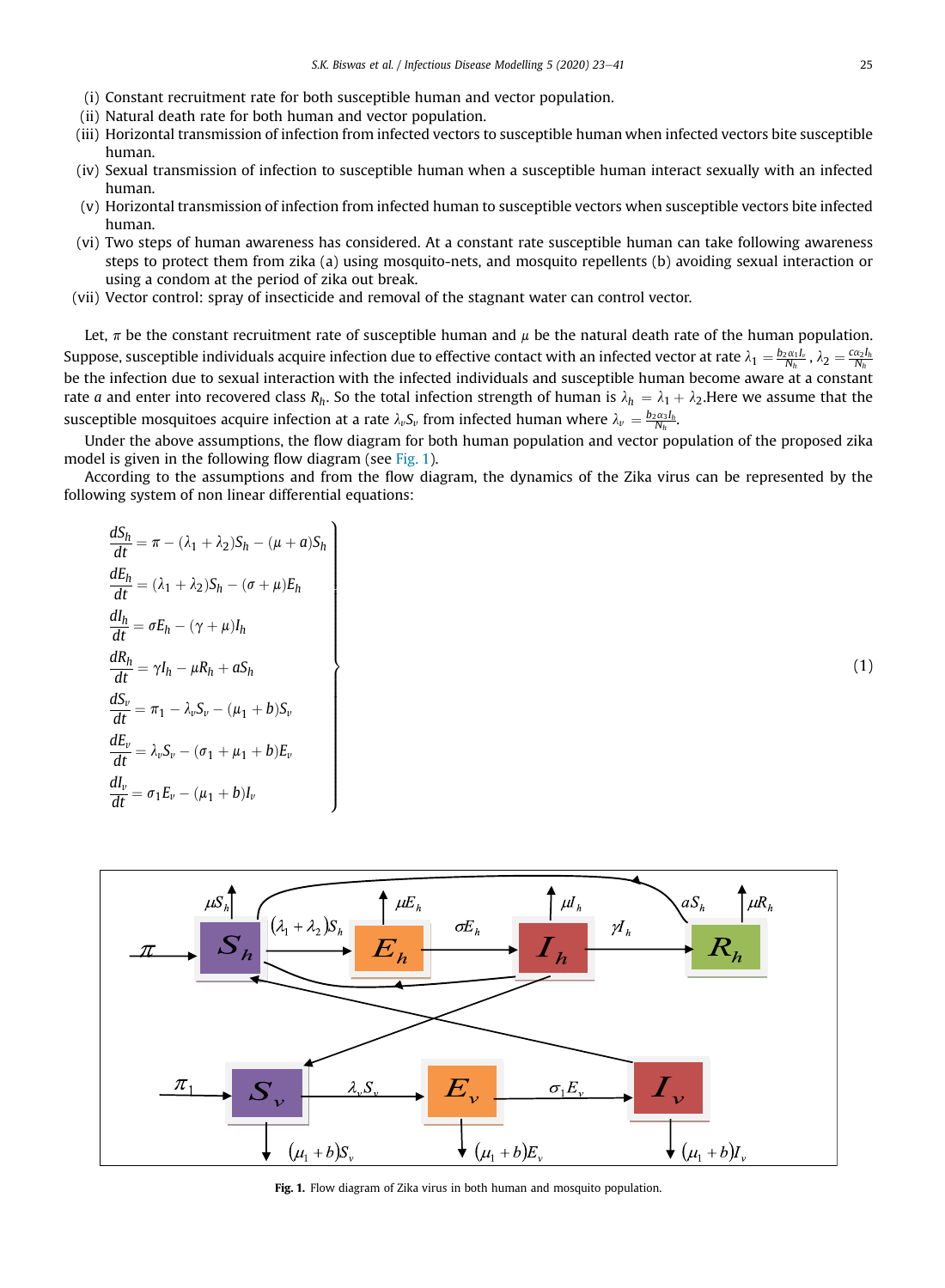The state variables and parameters used in the zika transmission model are summarised in Table 1.

## *2.1. Positivity and boundedness of the solutions*

The considered model will be biologically meaningful when all the variables are non-negative for  $t > 0$ . In other words the solution with positive initial conditions will remain positive for all time, which we shall establish in the following Lemma.

**Lemma 1.** Let  $G(t) = (S_h, E_h, I_h, R_h, S_v, E_v, I_v)$  with the initial condition  $G(0) \ge 0$ . Then the solutions  $G(t)$  of the model (1) is non  $\text{negative for all } t \geq 0.$  Also  $\lim_{t \to \infty} \sup N_h(t) = \frac{\pi}{\mu}$ and $\lim_{t \to \infty} \sup N_v(t) = \frac{\pi_1}{\mu_1 + b}$ hold.

**Proof:** Since  $\lambda_1$ is a function of I<sub>v</sub>, N<sub>h</sub>and  $\lambda_2$ is a function of I<sub>h</sub>, N<sub>h</sub> and for T  $=$  sup{t  $>$  0  $:$  G(t)  $>$  0} the first equation of the model (1) *can be explicitly written as*:

$$
\frac{dS_h}{dt} = \pi - \lambda_1(I_v, N_h)S_h(t) - \lambda_2(I_h, N_h)S_h(t) - (\mu + a)S_h(t)
$$

*Integrating the above equation in the range* [0, *T*] *we get*,

$$
\frac{d}{dt} \left\{ S_h(t) \left[ \exp \left( \int_0^T [\lambda_1(I_v(\eta), N_h(\eta)) + \lambda_2(I_h(\eta), N_h(\eta))] d\eta \right) + (\mu + a)T \right] \right\}
$$
  
=  $\pi \exp \left( \int_0^T [\lambda_1(I_v(\eta), N_h(\eta)) + \lambda_2(I_h(\eta), N_h(\eta))] d\eta + (\mu + a)T \right)$ 

*which gives*

$$
S_h(T) \exp\left[\left(\int\limits_0^T (\lambda_1(I_\nu(\eta), N_h(\eta)) + \lambda_2(I_h(\eta), N_h(\eta)))d\eta + (\mu + a)T\right)\right] - S_h(0)
$$
  
= 
$$
\int\limits_0^T \pi \exp\left(\int\limits_0^y [\lambda_1(I_\nu(\eta), N_h(\eta)) + \lambda_2(I_h(\eta), N_h(\eta))]d\eta + (\mu + a)y\right)dy
$$

*or*

Table 1 Description of state variables and parameters

| State variables | Description                                                                         |
|-----------------|-------------------------------------------------------------------------------------|
| $N_h$           | Total human population                                                              |
| $S_h$           | Susceptible human population                                                        |
| $E_h$           | Exposed human population                                                            |
| $I_h$           | Infected human population                                                           |
| $R_h$           | Recovered human population                                                          |
| $N_{\nu}$       | Total vector population                                                             |
| $S_{\nu}$       | Susceptible vector population                                                       |
| $E_{\nu}$       | Exposed vector population                                                           |
| $I_{\nu}$       | Infected vector population                                                          |
| Parameters      | Description                                                                         |
| $\pi, \pi_1$    | Recruitment rate of human and mosquito respectively                                 |
| $\mu$ , $\mu_1$ | Natural death rate of human and mosquito respectively                               |
| b <sub>2</sub>  | Mosquito biting rate                                                                |
| $\alpha_1$      | Transmission probability per biting of -Susceptible humans with infected mosquito   |
| $\alpha_3$      | Transmission probability per biting of Susceptible mosquito with infected humans.   |
|                 | Sexual contact rate between a susceptible human to an infected human                |
| $\alpha$        | Transmission probability per sexual contact- among a susceptible and infected human |
| σ               | Progression rate from exposed to infected human                                     |
|                 | Recovery rate of infected human                                                     |
| a               | Rate of awareness in host population                                                |
| $\sigma_1$      | Progression rate from exposed to infected mosquito                                  |
| h               | Constant rate of effective mosquito control                                         |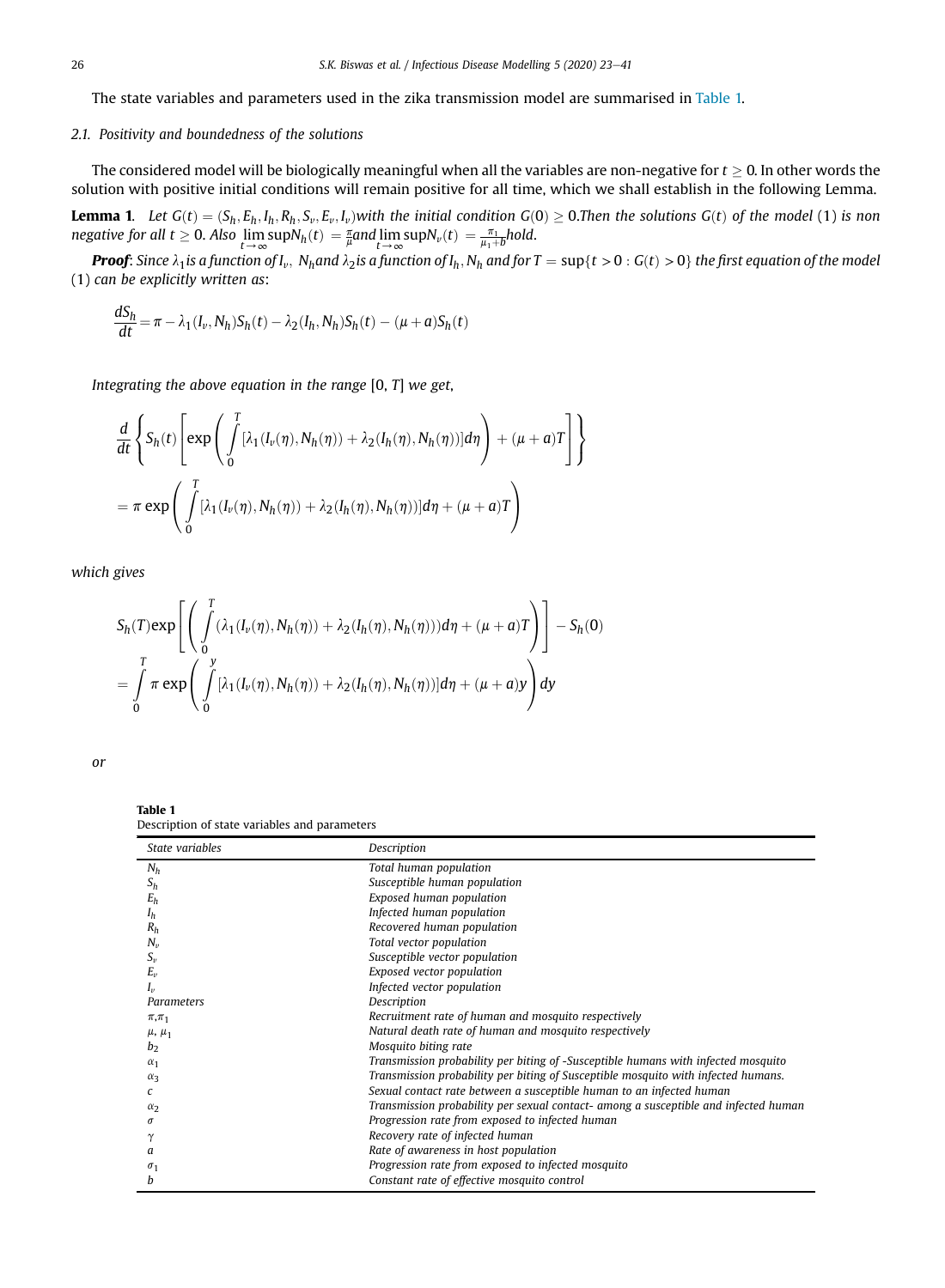3  $\overline{1}$ 

$$
S_h(T) = S_h(0) \exp \left[ - \left( \int_0^T (\lambda_1(I_\nu(\eta), N_h(\eta)) + \lambda_2(I_h(\eta), N_h(\eta))) d\eta + (\mu + a)T \right) \right]
$$
  
+ 
$$
\exp \left[ - \left( \int_0^T (\lambda_1(I_\nu(\eta), N_h(\eta)) + \lambda_2(I_h(\eta), N_h(\eta))) d\eta + (\mu + a)T \right) \right]
$$
  

$$
\times \int_0^T \pi \exp \left( \int_0^y [\lambda_1(I_\nu(\eta), N_h(\eta)) + \lambda_2(I_h(\eta), N_h(\eta))] d\eta + (\mu + a)Y \right) dy > 0
$$

Similarly it can be shown that  $E_h(T), I_h(T), R_h(T), S_v(T), E_v(T)$ and  $I_v(T)$ all are positive for all  $T > 0$  thus  $G > 0$ for all  $t > 0$ . Hence *the* fi*rst part of the Lemma is proved*.

For the next part of the Lemma it should be noted that  $0 < S_h(t)$ ,  $E_h(t)$ ,  $I_h(t)$ ,  $R_h(t) \le N_h(t)$ ,  $0 < S_v(t)$ ,  $E_v(t)$ ,  $I_v(t) \le N_v(t)$ . *Adding* fi*rst four component equations of the model* (1) *we have*

$$
\frac{dN_h}{dt} = \pi - \mu N_h \tag{2}
$$

*Similarly adding last three equations of the model* (1) *we have*

$$
\frac{dN_v}{dt} = \pi_1 - (\mu_1 + b)N_v \tag{3}
$$

Integrating and taking limsup and liminf for  $t\to\infty$ in the above two equations we get,  $\frac{\pi}{\mu}\leq\lim_{t\to\infty}\inf N_h(t)\leq\lim_{t\to\infty}\sup N_h(t)\leq\frac{\pi}{\mu}$  and  $\frac{\pi_1}{\mu_1 + b} \leq \lim_{t \to \infty} \inf N_v(t) \leq \lim_{t \to \infty} \sup N_v(t) \leq \frac{\pi_1}{\mu_1 + b}$ , which implies  $\lim_{t \to \infty} \sup N_h(t) = \frac{\pi}{\mu}$ , and  $\lim_{t \to \infty} \sup N_v(t) = \frac{\pi_1}{\mu_1 + b}$ .

*We shall now analyze our proposed zika virus transmission model* (1) *in the following biologically feasible closed region Qwhich is de*fi*ned below*:

$$
\mathcal{Q} = \left\{ (S_h, E_h, I_h, R_h, S_v, E_v, I_v) \in \Re_+^7 : S_h + E_h + I_h + R_h \leq \frac{\pi}{\mu}, S_v + E_v + I_v \leq \frac{\pi_1}{\mu_1 + b} \right\}
$$

*In the next Lemma we shall establish the closed region* $\Omega$  *as a positively invariant set.* 

Lemma 2. *The closed region* U *de*fi*ned above is a positively invariant set for the model* (1) *with non- negative initial condition in*< 7 .

**Proof**: Here  $N_h = S_h + E_h + I_h + R_h$ , so the rate of change of the total human population $N_h$  is *obtained from equation* (2) *in the form*.

 $\frac{dN_h}{dt} = \pi - \mu N_h$  Similarly total vector population is  $N_v = S_v + E_v + I_v$ , and hence the rate of change of the total mosquito is *obtained from* (3), *as*

$$
\frac{dN_v}{dt} = \pi_1 - (\mu_1 + b)N_v
$$

*Using a standard comparison theorem from* Lakshmikantham et al. (1989) *it can be shown that*

 $N_h(t) \leq N_h(0)e^{-\mu t} + \frac{\pi}{\mu}(1-e^{-\mu t})$  and  $N_v(t) \leq N_v(0)e^{-(\mu_1+b)t} + \frac{\pi_1}{\mu_1+b}(1-e^{-(\mu_1+b)t}).$  $\text{This follows} N_h(t) \leq \frac{\pi}{\mu}$ and  $N_v(t) \leq \frac{\pi_1}{\mu_1+b}$ j $f$   $N_h(0) \leq \frac{\pi}{\mu}$  and $N_v(0) \leq \frac{\pi_1}{\mu_1+b}$  respectively.

*Thus the closed region*  $\Omega$  *is positively invariant.* 

Again if  $N_h(0)$  >  $\frac{\pi}{\mu}$ and  $N_v(0)$  >  $\frac{\pi_1}{\mu_1+b}$ then the solution contained in  $\Omega$  or  $N_h(t)$  approach to  $\frac{\pi}{\mu}$ and  $N_v(t)$  approach to $\frac{\pi_1}{\mu_1+b}$  and then the infected classes  $E_h, I_h, E_v$  and  $I_v$  approach to zero, so  $\varOmega$  is attracting set that is all solutions in  $\Re^7_+$  eventually enters in  $\varOmega$ . So, bio*logically and mathematically the model is well posed in the invariant set*  $\Omega$  (Hethcote, 2000). *Hence*, *it is sufficient to consider the dynamics of the transmission of zika virus model* (1) *in the invariant set*  $\Omega$ *.*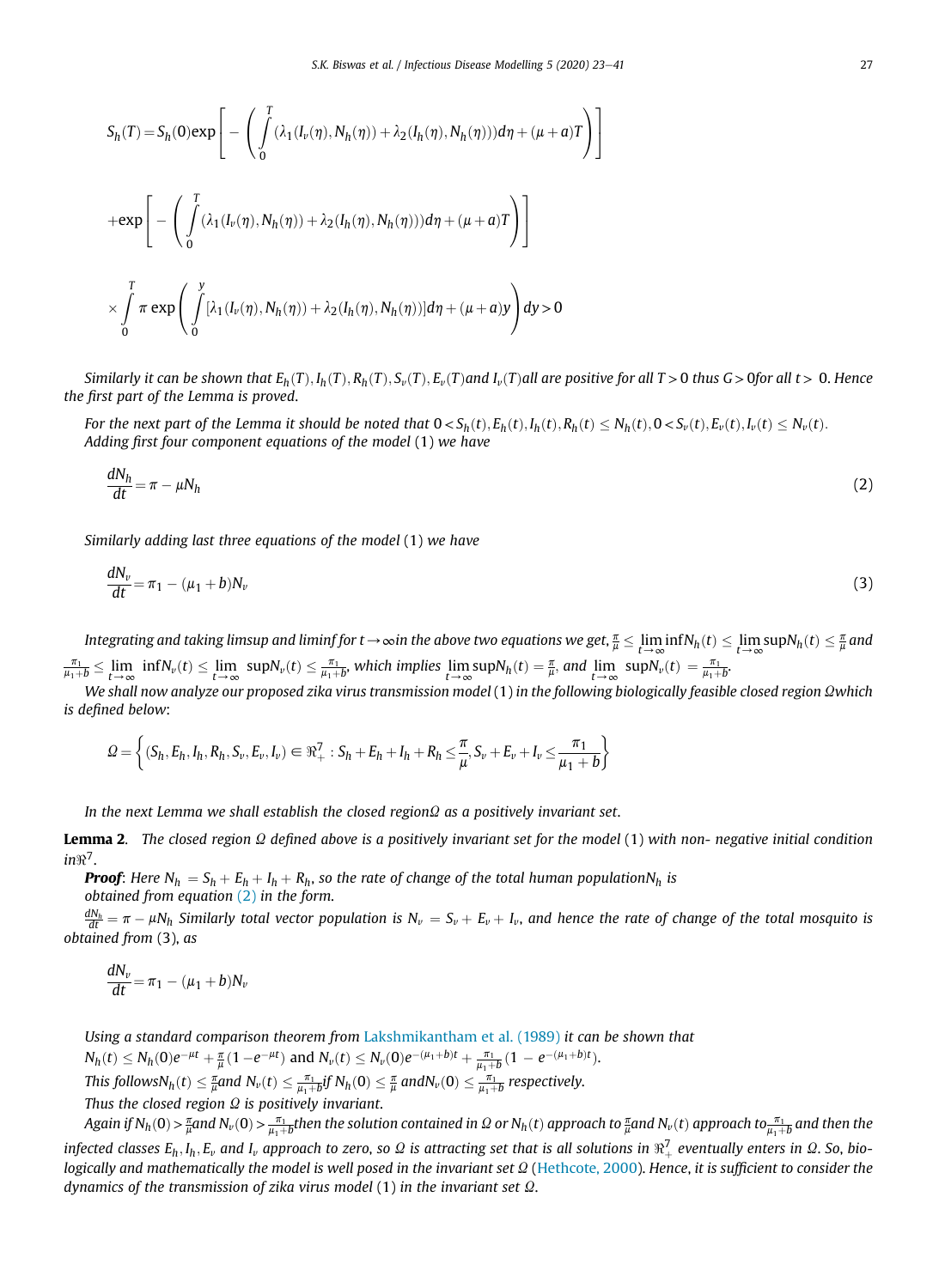## 3. Steady state analysis

 $\prime$ 

In this section we shall carry out qualitative analysis of the model (1) to investigate existence and stability of the steady states.

## *3.1. Disease free equilibrium and basic reproduction numbers*

The disease free equilibrium (DFE) of the model (1) is obtained by using  $E_h = I_h = E_v = I_v = 0$  in the steady state conditions. Thus the disease free equilibrium point  $E_0$  of the model (1) is given by  $E_0(S_h^0,E_h^0,\!P_h^0,R_h^0,S_v^0,E_v^0,I_v^0) = \left(\frac{\pi}{\mu+a} , 0 , 0 , \!\frac{a\pi}{\mu(\mu+a)},\!\frac{\pi_1}{\mu_1+b},0,0\right)$ 

In order to calculate the basic reproduction number we use the next generation operator method on the model (1). Consider the infected compartments  $(E_h, I_h, E_v, I_v)$  at the disease free equilibrium (DFE) and applying Vanden Diressche and Watmaugh (Van den Driessche & Watmough, 2002) technique, the Jacobian matrices *F*and *V* (for the new infection terms and the remaining transfer terms respectively) are given by.

$$
F = \begin{pmatrix} 0 & \lambda_2^0 S_h^0 & 0 & \lambda_1^0 S_h^0 \\ 0 & 0 & 0 & 0 \\ 0 & \lambda_v^0 S_v^0 & 0 & 0 \\ 0 & 0 & 0 & 0 \end{pmatrix}, \quad V = \begin{pmatrix} k_1 & 0 & 0 & 0 \\ -\sigma & k_2 & 0 & 0 \\ 0 & 0 & k_3 & 0 \\ 0 & 0 & -\sigma_1 & k_4 \end{pmatrix}, \quad \text{so} \quad \text{that} \quad FV^{-1} = \frac{1}{k_1 k_2 k_3 k_4} \begin{pmatrix} a_1 & a_2 & a_3 & a_4 \\ 0 & 0 & 0 & 0 \\ a_5 & a_6 & 0 & 0 \\ 0 & 0 & 0 & 0 \end{pmatrix}
$$

where,  $k_1 = \sigma + \mu$ ,  $k_2 = \gamma + \mu$ ,  $k_3 = \sigma_1 + \mu_1 + b$ ,  $k_4 = \mu_1 + b$ ,  $\lambda_1^0 = \frac{b_2 \alpha_1}{N_h^0}$ ,  $\lambda_2^0 = \frac{c \alpha_2}{N_h^0}$ ,  $\lambda_v^0 = \frac{b_2 \alpha_3}{N_h^0}$ ,  $a_1 = \lambda_2^0 S_h^0 \sigma k_3 k_4 a_1 = \lambda_2^0 S_h^0 \sigma k_3 k_4 a_1$ 

 $a_2=\lambda_2^0S_h^0k_1k_3k_4, a_3=\lambda_1^0S_h^0k_1k_2\sigma_1, a_4=\lambda_1^0S_h^0k_1k_2k_3, a_5=\lambda_v^0S_v^0\sigma k_3k_4, a_6=\lambda_v^0S_v^0k_1k_3k_4.$  Now, the basic reproduction number  $R_0$ is obtained as the spectral radius  $\rho(FV^{-1})$  (Van den Driessche & Watmough, 2002) that is the dominant Eigen value of the matrix *FV*-1 .

The characteristic polynomial of the matrix FV $^{-1}$  is  $\lambda^2(\lambda^2-l\lambda-m)$  where  $l=a_1/D, m=a_3a_5/D^2, D=k_1k_2k_3k_4$ and the quadratic polynomial of the above characteristic polynomial is  $g(\lambda)=(\lambda^2-l\lambda-m)$  with  $l>0, m>0.$ So  $g(\lambda)=0$  gives a unique positive root, which provides the basic reproduction number  $R_0$  given below:

$$
R_0 = \rho (F V^{-1}) = \frac{1}{2k_1k_2k_3k_4} \left\{ \lambda_2^0 S_h^0 \sigma k_3 k_4 + \left( \left( \lambda_2^0 S_h^0 \sigma k_3 k_4 \right)^2 + 4 \lambda_1^0 \lambda_\nu^0 S_h^0 S_\nu^0 \sigma \sigma_1 k_1 k_2 k_3 k_4 \right)^{\frac{1}{2}} \right\}.
$$

Again  $g(0) = -m < 0$  and  $g(1) = 1 - (l + m)$ . Define  $R'_0 = l + m$  that is  $R'_0 = \frac{\sigma}{k_1 k_2 k_3 k_4} (\lambda_2^0 S_h^0 k_3 k_4 + \lambda_1^0 S_h^0 \sigma_1 \lambda_v^0 S_V^0) = R'_{0S} + R'_{0V}$ where  $R'_{0S}=\frac{\lambda_2^0S_h^0k_3k_4\sigma}{k_1k_2k_3k_4}$  is the contribution from sexual transmission and  $R'_{0V}=\frac{\lambda_1^0S_h^0\sigma_1\lambda_V^0S_V^0\sigma}{k_1k_2k_3k_4}$  is the contribution from mosquito (vector) transmission. Again from the relation  $g(1) = 1 - R'_0$  we have the following three observation:

(i) when  $R'_0 = 1$  then  $g(1) = 0$  thus the positive root of the equation  $g(\lambda) = 0$  is one *i.e*  $R_0 = 1$  (ii) when  $R'_0 < 1$  then  $g(1) > 0$ so the positive root of the equation  $g(\lambda) = 0$  lies between zero and one as  $g(0) < 0$  thus  $R_0 < 1$ .(iii) when  $R'_0 > 1$  then  $g(1)$  < 0 again  $g(0)$  < 0 so positive root of  $g(\lambda) = 0$  greater than one that is  $R_0 > 1$ . Thus from the above three observation one can conclude that  $R'_0 = 1$  (<1, >1) if and only if  $R_0 = 1$  (<1, >1). Since two threshold numbers  $R_0$  and  $R'_0$  are equivalent so we use only $R_0'$  in the next part of the paper.

## *3.2.1. Local stability of the disease free equilibrium*

**Lemma 3.** The disease free equilibrium (DFE)  $E_0$ is locally asymptotically stable for  $R'_0 < 1$  and unstable for  $R'_0 > 1$  where  $R'_0$  is *de*fi*ned in the text*.

**Proof.** The variational matrix of the model (1) at the disease free equilibrium  $E_0(S_h^0,E_h^0,I_h^0,R_h^0,S_v^0,E_v^0,I_v^0)$  is given by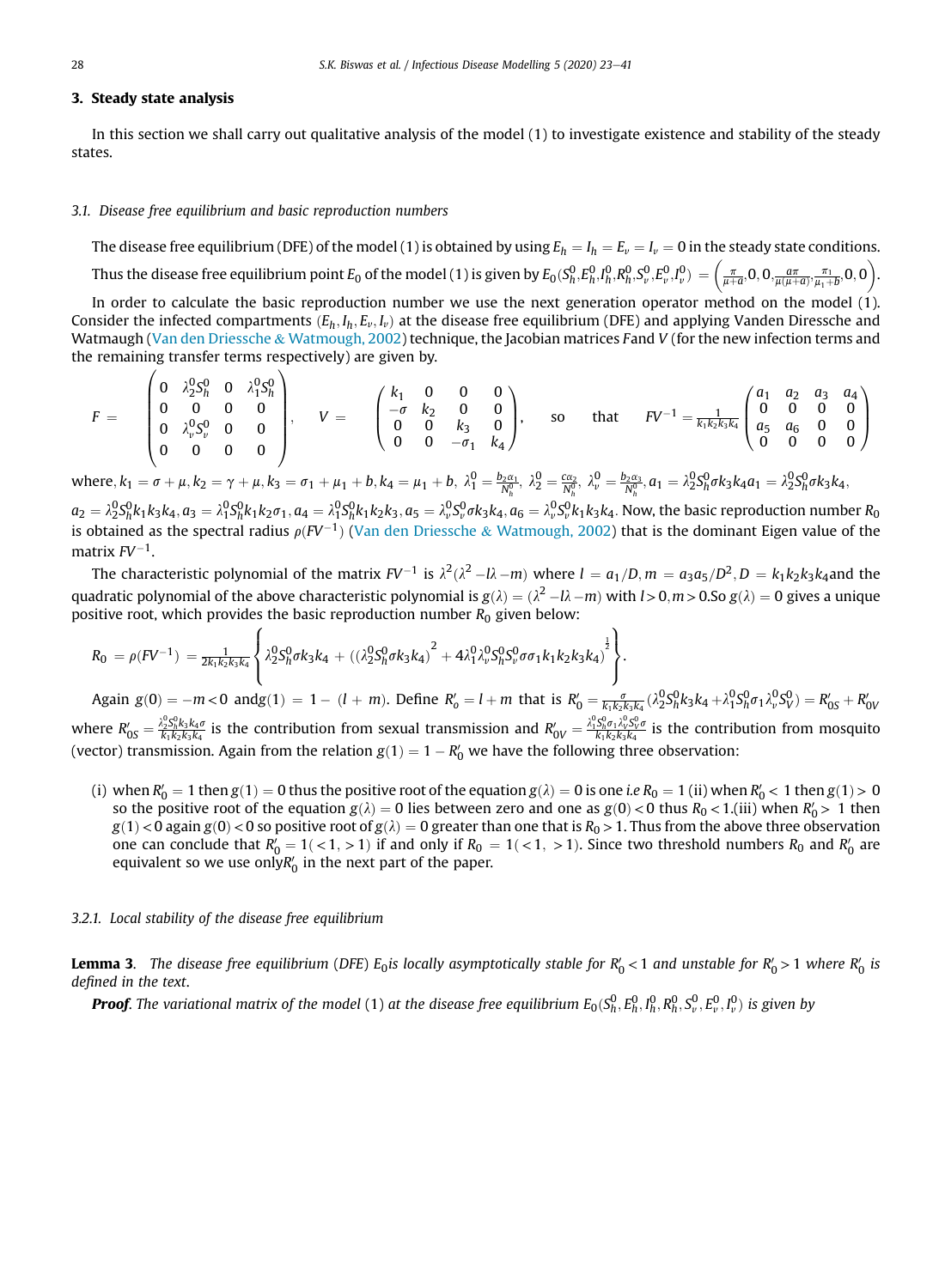$$
J(E_0)=\left(\begin{array}{cccccccc}-(\mu+a)&0&-\lambda_2^0S_n^0&0&0&0&-\lambda_1^0S_n^0\\0&-k_1&\lambda_2^0S_n^0&0&0&0&\lambda_1^0S_n^0\\0&\sigma&-k_2&0&0&0&0\\a&0&\gamma&-\mu&0&0&0\\0&0&-\lambda_{\nu}^0S_{\nu}^0&0&-k_4&0&0\\0&0&\lambda_{\nu}^0S_{\nu}^0&0&0&-k_3&0\\0&0&0&0&0&\sigma_1&-k_4\end{array}\right)
$$

The characteristic roots corresponding to matrix  $J(E_0)$  are $-(\mu+a), -\mu, -k_4$  and the remaining four roots are roots of the *following equation*:

$$
x^4 + m_1 x^3 + m_2 x^2 + m_3 x + m_4 = 0
$$

 $w$ here  $m_1 = k_1 + k_2 + k_3 + k_4, m_2 = k_1k_2 + k_1k_3 + k_1k_4 + k_2k_3 + k_2k_4 + k_3k_4 - \sigma c\alpha_2$  $m_3 = k_1k_3k_4 + k_2k_3k_4 + (k_3 + k_4)(k_1k_2 - \sigma c\alpha_2), m_4 = k_1k_2k_3k_4(1 - R'_0)$ 

*Now by the Routh-Hurtwiz criteria the eigen values of the block matrix B will be negative or have negative real part if*  $m_i > 0$ *,* for  $i=1,2,3,4$ and  $m_1m_2m_3$  >  $m_1^2m_4+m_3^2$ . All these conditions will be satisfied if  $R_0^\prime$  < 1. Thus by Routh-Hurtwiz criteria the disease free equilibrium (DFE) is locally asymptotically stable if  $R'_0$  < 1. Thus the disease free equilibrium (DFE)  $E_0$ is locally asymptotically stable for R'<sub>0</sub> < 1 otherwise it is unstable.

Using the Lemma-3 we can say that zika virus can be eliminated from the population whenR'<sub>0</sub> can be brought to a value less than *unity*. *It is clear from the expression of R*<sup>0</sup> *that with the increase of both the rate of awareness* (*a*) *in host population and the rate of effective mosquito control* (*b*) *R*0*decreases*. *Thus the factorsa andb help us to keep the value of R*<sup>0</sup> 0 *below unity and increase the range of stability of the disease free equilibrium*. *Thus we can speak that awareness in host population and vector control helps the society to eliminate zika virus from human population*.

### *3.2.2. Global asymptotic stability of the disease free equilibrium*

In this section we have studied the global asymptotic stability of the disease free equilibrium (DFE) to ensure that the elimination of zika virus i.e. elimination of disease is independent of the initial sizes of the subpopulations of the model. For this purpose we consider the feasible region  $\mathcal{Q}_1=\{X\in\mathcal{Q}:S_h\leq S_h^0, S_\nu\leq S_\nu^0\}$  where  $X=(S_h,E_h,I_h,R_h,S_\nu,E_\nu,I_\nu)$  and to establish the invariance of the region we shall establish the following Lemma.

**Lemma 4.** *The region*  $\Omega_1$  *is a positively invariant for the model* (1). Proof: *From the* fi*rst equation of the model* (1) *we have*

$$
\frac{dS_h}{dt}(t) = \pi - (\lambda_1 + \lambda_2)S_h(t) - (\mu + a)S_h(t) \le \pi - (\mu + a)S_h(t) = (\mu + a)\left(\frac{\pi}{\mu + a} - S_h(t)\right)
$$

 $\alpha=(\mu+a)(S^0_h-S_h(t))$  as  $S^0_h=\frac{\pi}{\mu+a}$  which gives  $S_h(t)\leq S^0_h-[S^0_h-S_h(0)]e^{-(\mu+a)t}.$  Thus if  $S_h(0)\leq S^0_h$ for all  $t\geq 0$  then $S_h(t)\leq S^0_h$  for *all*  $t > 0$ .

*Again from the* fi*fth equation of the model* (1) *we have*

$$
\frac{dS_v}{dt}(t) = \pi_1 - \lambda_v S_v - (\mu_1 + b)S_v(t) \le \pi_1 - (\mu_1 + b)S_v(t)
$$

$$
= (\mu_1 + b) \left\{ \frac{\pi_1}{\mu_1 + b} - S_v(t) \right\} = (\mu_1 + b) \left( S_v^0 - S_v(t) \right).
$$

Which gives  $S_v(t)\leq S_v^0-(S_v^0-S_v(0))e^{-(\mu_1+b)t}.$  Thus if  $S_v(0)\leq S_v^0$  for all  $t\geq 0$  then  $S_v(t)\leq S_v^0$  for all  $t\geq 0.$ 

Summing above two we have the region  $\Omega_1$  is positively invariant and attracts all solutions in $\Re^7$  for the model (1). In the next *theorem we have studied the global asymptotic stability of E*0.

**Theorem 1.** The disease free equilibrium  $E_0$  of the model (1) is globally asymptotically stable (GAS) in  $\Omega_1$ whenever  $R'_0\leq 1$ . *Proof: Let*  $X_1 = (S_h, R_h, S_v)$  *and*  $X_2 = (E_h, I_h, E_v, I_v)$  *and grouping the model* (1) into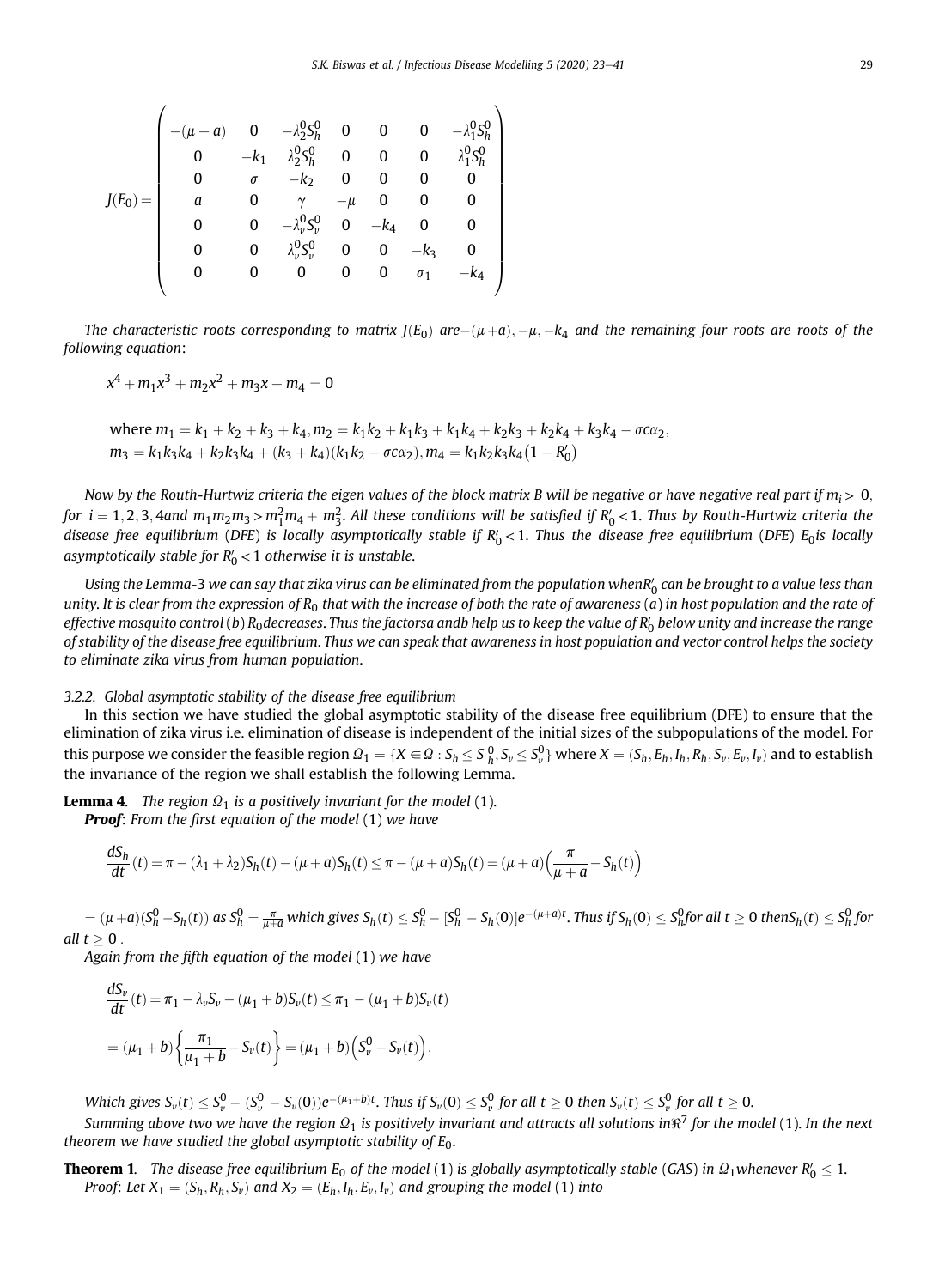$$
\frac{dX_1}{dt} = F(X_1, 0)
$$

$$
\frac{dX_2}{dt} = G(X_1, X_2)
$$

*where*  $F(X_1, 0)$ *is obtained from the right hand side of first, fourth and fifth equations of the model (1) with*  $E_h = I_h = E_v = I_v = 0$ *and*  $G(X_1, X_2)$  is obtained from the right hand side of second, third, sixth and seventh equations of the model (1). *Now considering the reduced model*:

$$
\begin{aligned}\n\frac{dS_h}{dt} &= \pi - (\mu + a)S_h \\
\frac{dR_h}{dt} &= -\mu R_h + aS_h \\
\frac{dS_v}{dt} &= \pi_1 - (\mu_1 + b)S_v\n\end{aligned}
$$
\n(5)

*Let*  $X_1^0 = (S_h^0, R_h^0, S_v^0) = \left(\frac{\pi}{\mu+a}, \frac{a\pi}{\mu(\mu+a)}, \frac{\pi_1}{\mu_1+b}\right)$  $\hat{h}_1$  be the equilibrium of the reduced model (5). Now we shall show that  $X^0_1$  is a globally *stable equilibrium in*  $\Omega_1$ . *To prove this we solve the equations* (5) *which gives:* 

$$
S_h(t) = \frac{\pi}{\mu + a} + \left[S_h(0) - \frac{\pi}{\mu + a}\right] e^{-(\mu + a)t}, S_{\nu}(t) = \frac{\pi}{\mu + b} + \left[S_{\nu}(0) - \frac{\pi}{\mu + b}\right] e^{-(\mu + b)} \quad \text{and} \quad R_h(t) = \frac{a\pi}{\mu(\mu + a)} - \left(S_h(0) - \frac{\pi}{\mu + a}\right) e^{-(\mu + a)t} +
$$
\n
$$
\left(R_h(0) + S_h(0) - \frac{\pi}{\mu + a} - \frac{a\pi}{\mu(\mu + a)}\right) e^{-\mu t}.
$$
\nThus  $S_h \to \frac{\pi}{\mu + a}, R_h \to \frac{a\pi}{\mu(\mu + a)}, S_{\nu} \to \frac{\pi}{\mu + b}$  as  $t \to \infty$ .

*This asymptotic nature is independent of initial conditions in*  $\Omega_1.$  *Hence the convergence of solutions of (2) is global in*  $\Omega_1.$  *Next we require G* $(X_1, X_2)$  *is to satisfy the following two conditions given in Castill-Chavez et al (Castillo-Chavez, Blower, Van den* Driessche, Kirschner, & Yakubu, 2002), *namely*

1. 
$$
G(X_1, \vec{0}) = \vec{0}
$$
 and 2.  $\hat{G}(X_1, X_2) = D_{X_2}G(X_1^0, \vec{0})X_2 - G(X_1, X_2), \hat{G}(X_1, X_2) \ge 0$  Where  $(X_1^0, \vec{0}) = \left(\frac{\pi}{\mu + \alpha}, 0, 0, \frac{\alpha \pi}{\mu(\mu + \alpha)}, \frac{\pi}{\pi_1 + \beta}, 0, 0\right)$   
and  $D_{X_2}G(X_1^0, \vec{0}) = \begin{pmatrix} -k_1 & \lambda_2^0 S_h^0 & 0 & \lambda_1^0 S_h^0 \\ \sigma & -k_2 & 0 & 0 \\ 0 & \lambda_v^0 S_v^0 & -k_3 & 0 \\ 0 & 0 & \sigma_1 & -k_4 \end{pmatrix}$  is the Jacobian of  $G(X_1, X_2)$  with respect to  $(E_h, I_h, E_v, I_v)$  is calculated at  $(X_1^0, \vec{0})$ .

It is an M-matrix that is off diagonal elements of the matrix are non-negative. The  
relation 
$$
\widehat{G}(X_1, X_2) = D_{X_2}G(X_1^0, \vec{0})X_2 - G(X_1, X_2)
$$
 gives  $\widehat{G}(X_1, X_2) = \begin{pmatrix} \widehat{G}_1 \\ 0 \\ \widehat{G}_3 \\ 0 \end{pmatrix}$  with  $\widehat{G}_1 = c\alpha_2 \frac{S_h^0}{N_h} \left(1 - \frac{N_h^0 S_h}{S_h^0} \frac{S_h}{N_h}\right) I_h + b_2 \alpha_1 \frac{S_h^0}{N_h^0} \left(1 - \frac{S_h^0}{S_h^0} \frac{S_h}{N_h}\right) I_h$ 

 $\frac{N_h^0}{S_h^0}$ *Sh Nh*  $\setminus$  $I_{\nu}.\widehat{G}_3 = b_2\alpha_3 \frac{S_{\nu}^0}{N_h^0}$  $\sqrt{ }$  $1 - \frac{N_h^0}{S_v^0}$ *S*v *Nh*  $\setminus$ *Ih* : In the region  $\Omega_1,S_h\leq S_h^0,S_v\leq S_v^0$  and hence we get  $N_h\leq N_h^0.$  Thus, if the human population is at equilibrium level then we have  $\sqrt{ }$  $1 - \frac{N_h^0}{S_h^0}$ *Sh Nh*  $\Big) > 0, \Big($  $1 - \frac{N_h^0}{S_v^0}$ *S*v *Nh*  $\left( \rho \right)$  > 0therefore  $\widehat G(X_1,X_2)\ge \overrightarrow{0}.$  So by the theorem in Castilo-Chavez et al (Castillo-Chavez et al., 2002) *the disease free equilibrium is globally asymptotically stable as the human population is constant in the absence of disease induced*

*death. The biological significance of the above theorem is that the zika virus can be eliminated from the population if R<sub>0</sub> can be brought down to a value less than or equal to unity what so ever the size of the initial subpopulation in each class*.

#### *3.3. Existence and stability of endemic equilibrium point*

In this part we shall find conditions for the existence and stability of endemic equilibrium for the model (1). Let  $E_1(S^*_{h},E^*_{h},E^*_{h})$  $I^*{}_{h},R^*{}_{h},S^*{}_{v},E^*{}_{v},I^*{}_{v})$  be an arbitrary endemic equilibrium of the model (1) which have been obtained from the steady states of the model, where the components of  $E_1$  are given below: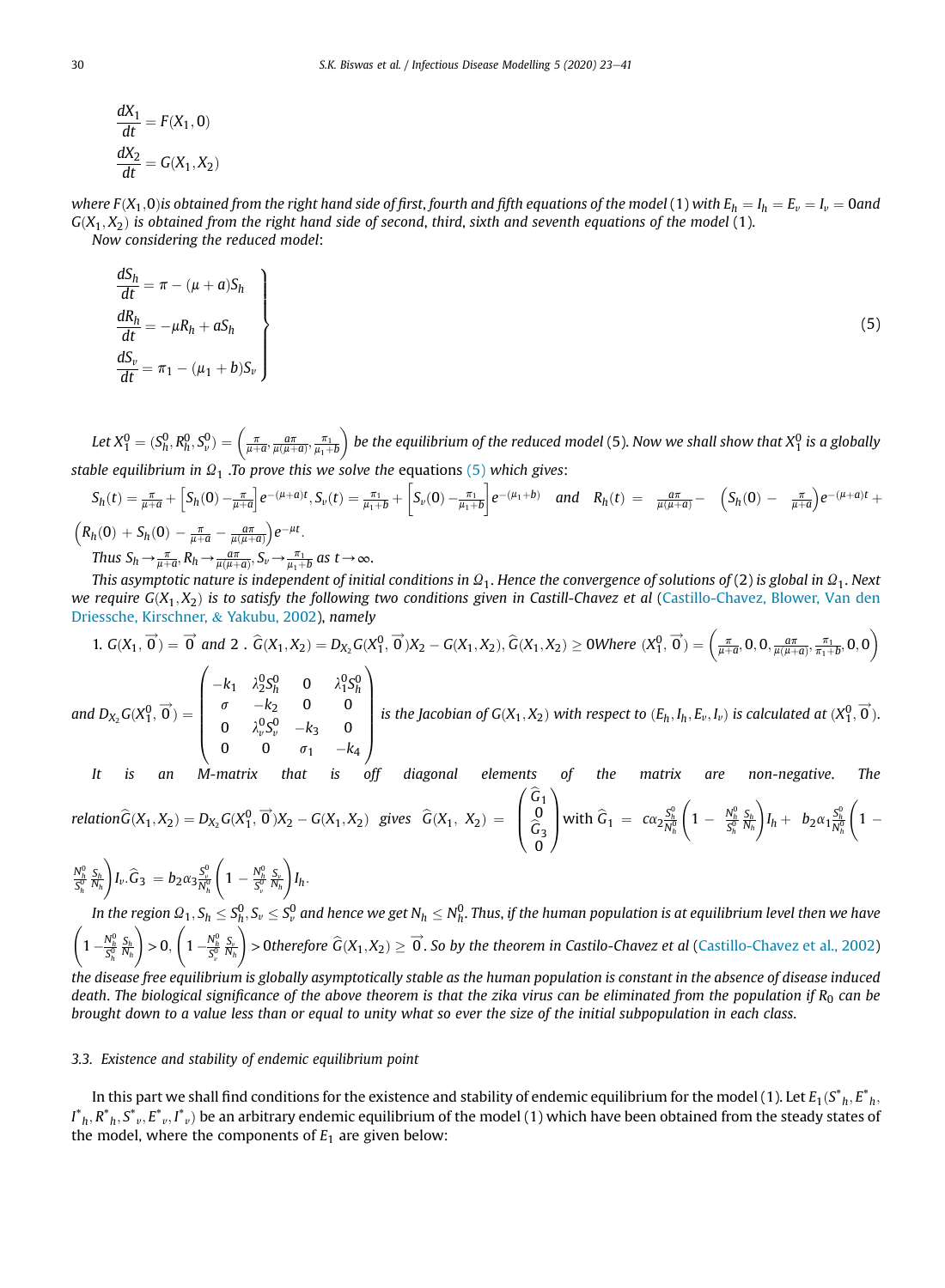$$
S_h^* = \frac{\pi}{\lambda_h^* + \mu + a}, E_h^* = \frac{\pi \lambda_h^*}{k_1 (\lambda_h^* + \mu + a)}, I_h^* = \frac{\pi \sigma \lambda_h^*}{k_1 k_2 (\lambda_h^* + \mu + a)}, R_h^* = \frac{\pi (\gamma \sigma \lambda_h^* + ak_1 k_2)}{\mu k_1 k_2 (\lambda_h^* + \mu + a)}
$$
  

$$
S_v^* = \frac{\pi_1}{\lambda_v^* + \mu_1 + b}, E_v^* = \frac{\pi_1 \lambda_v^*}{k_3 (\lambda_v^* + \mu_1 + b)}, I_v^* = \frac{\pi_1 \sigma_1 \lambda_v^*}{k_3 k_4 (\lambda_v^* + \mu_1 + b)}
$$

with

$$
\lambda_v^* = \frac{b_2 \alpha_3 I_h^*}{N_h^*} = \frac{b_2 \alpha_3 \mu \sigma \lambda_h^*}{k_1 k_2 \left(\lambda_h^* + \mu + a\right)}\tag{6}
$$

$$
\lambda_h^* = \frac{b_2 \alpha_1 I_v^*}{N_h^*} + \frac{c \alpha_2 I_h^*}{N_h^*} = \frac{\mu}{\pi} \left[ \frac{b_2 \alpha_1 \pi_1 \sigma_1 \lambda_v^*}{k_3 k_4 (\lambda_v^* + \mu_1 + b)} + \frac{c \alpha_2 \pi \sigma \lambda_h^*}{k_1 k_2 (\lambda_h^* + \mu_1 + a)} \right]
$$
(7)

The expressions of  $\lambda_\nu^*,\lambda_h^*$  represent the forces of infection of mosquitoes and human at steady state. Substituting the value of  $\lambda_\nu^*$  from (6) in (7) and simplifying we get the quadratic equation satisfied by  $\lambda_h^*$  in the form:

$$
c_0 \lambda_h^{\ast 2} + c_1 \lambda_h^{\ast} + c_2 = 0 \tag{8}
$$

where  $c_0 = \pi k_1 k_2 k_3 k_4 \{b_2 \alpha_3 \mu \sigma + k_1 k_2 (\mu_1 + b) \} > 0, c_2 = \pi k_1^2 k_2^2 k_3 k_4 (\mu + a)^2 (\mu_1 + b)(1 - R'_0)$ The

 $c_1 = \pi k_1 k_2 k_3 k_4 (\mu + a) [b_2 \alpha_3 \mu \sigma + 2 k_1 k_2 (\mu_1 + b)] - \mu \sigma [k_1 k_2 b_2^2 \alpha_1 \alpha_3 \pi_1 \sigma_1 \mu + \{b_2 \alpha_3 \mu \sigma + k_1 k_2 (\mu_1 + b)\} c \alpha_2 \pi k_3 k_4]$ endemic equilibrium of the model (1) can be obtained by solving the quadratic equation (8) for  $\lambda_h^*$  and substituting into (1). From the expression of  $\lambda_h^*$  it is clear that  $c_0$  is always positive and  $c_2$  is positive if  $R'_0$  < 1. Since equation (8) is a second degree equation in  $\lambda_h^*$ , depending on values of  $\lambda_h^*$  the number of endemic equilibrium point will be generated. Thus from the above discussions we can summarize the following theorem:

Theorem 2. *The model* (1) *has*

- (a) *An endemic equilibrium if*  $c_2 < 0$ ⇔ $R'_0 > 1$  *or*  $c_1 < 0$ ,  $c_2 = 0$  *that is*  $R'_0 = 1$ .
- (b) A unique coincident endemic equilibrium if  $c_1 < 0$  and  $c_1^2 4c_0c_2 = 0$ .
- (c) Two endemic equilibria exists if  $c_2 > 0$  that is  $R'_0 < 1$ ,  $c_1 < 0$  and  $c_1^2 4c_0c_2 > 0$
- (d) *No endemic equilibrium exist other case*.

**Theorem 3.** If  $R'_0 > 1$  then the endemic equilibrium of the model (1) is locally asymptotically stable.

Proof: To prove this theorem we shall use the Krasnoselskii sub linearity trick method (Esteva & Vargas, 2000; Hethcote & Thieme, 1985). *Here we shall prove that the linearized part of* (1) *around the endemic equilibriumE*<sup>1</sup> *has no solution of the form*

$$
\overrightarrow{Y}(t) = \overrightarrow{Y}_0 e^{\omega t} \tag{9}
$$

with  $\overrightarrow{Y}_0 = (Y_1, Y_2, Y_3, Y_4, Y_5), Y_i, \omega{\in}C$  and  $\text{Re}(\omega)\geq 0$  where  $C$  is the set of complex numbers. *From the system of* equations (1) *we consider the following subsystem*:

$$
\frac{dE_h}{dt} = \left(\frac{b_2 \alpha_1 I_v}{N_h} + \frac{c \alpha_2 I_h}{N_h}\right) (N_h - E_h - I_h - R_h) - k_1 E_h
$$
\n
$$
\frac{dI_h}{dt} = \sigma E_h - k_2 I_h
$$
\n
$$
\frac{dR_h}{dt} = \gamma I_h - \mu R_h + a(N_h - E_h - I_h - R_h)
$$
\n
$$
\frac{dE_v}{dt} = \frac{b_2 \alpha_3 I_h}{N_h} (N_v - E_v - I_v) - k_3 E_v
$$
\n
$$
\frac{dI_v}{dt} = \sigma_1 E_v - (\mu_1 + b) I_v
$$
\n(10)

 $L$ inearizing (10) around the endemic equilibrium  $E_1(S_h^*,E_h^*,I_h^*,R_h^*,S_v^*,E_v^*,I_v^*)$  we get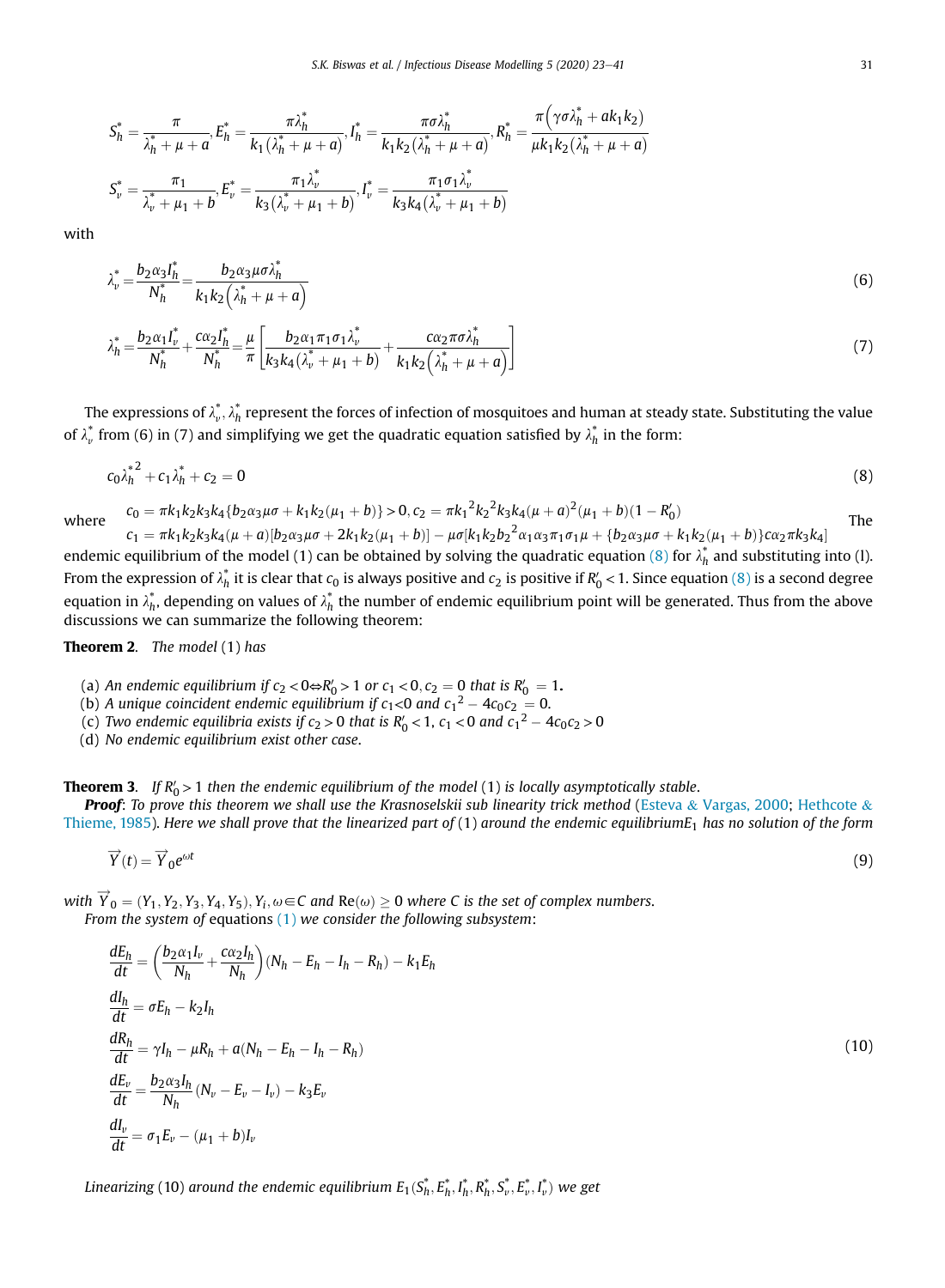$$
\frac{dE_h}{dt} = -\left(\frac{b_2 \alpha_1 I_v^*}{N_h^*} + \frac{c \alpha_2 I_h^*}{N_h^*} + k_1\right) E_h - \left(\frac{b_2 \alpha_1 I_v^*}{N_h^*} + \frac{c \alpha_2 I_h^*}{N_h^*} - \frac{c \alpha_2 S_h^*}{N_h^*}\right) I_h - \left(\frac{b_2 \alpha_1 I_v^*}{N_h^*} + \frac{c \alpha_2 I_h^*}{N_h^*}\right) R_h + \frac{b_2 \alpha_1 S_h^*}{N_h^*} I_v
$$
\n
$$
\frac{dI_h}{dt} = \sigma E_h - k_2 I_h
$$
\n
$$
\frac{dR_h}{dt} = -aE_h + (\gamma - a)I_h - (\mu + a)R_h
$$
\n
$$
\frac{dE_v}{dt} = \frac{b_2 \alpha_3 S_v^*}{N_h^*} I_h - \left(\frac{b_2 \alpha_3 I_h^*}{N_h^*} + k_3\right) E_v - \frac{b_2 \alpha_3 I_h^*}{N_h^*} I_v
$$
\n
$$
\frac{dI_v}{dt} = \sigma_1 E_v - (\mu_1 + b)I_v
$$
\n(11)

*The jacobian of the linear system* (11) *at E*1*is*

$$
J(E_1) = \begin{pmatrix} -(\lambda_h^* + k_1) & J_2 - \lambda_h^* & -\lambda_h^* & 0 & J_3 \\ \sigma & -k_2 & 0 & 0 & 0 \\ -a & \gamma - a & -(\mu + a) & 0 & 0 \\ 0 & J_4 & 0 & -(\lambda_v^* + k_3) & -\lambda_v^* \\ 0 & 0 & 0 & \sigma_1 & -k_4 \end{pmatrix}
$$

 $\text{where } J_2 = \frac{c_{\alpha_2} S_h^*}{N_h^*} J_3 = \frac{b_2 \alpha_1 S_h^*}{N_h^*} J_4 = \frac{b_2 \alpha_3 S_v^*}{N_h^*}.$ 

*Substitution of a solution of the form* (9) *in the linearized model* (11) *yields the following linear equations*:

$$
\omega Y_1 = -(\lambda_h^* + k_1)Y_1 + (J_2 - \lambda_h^*)Y_2 - \lambda_h^*Y_3 + J_3Y_5
$$
  
\n
$$
\omega Y_2 = \sigma Y_1 - k_2Y_2
$$
  
\n
$$
\omega Y_3 = -aY_1 - (a - \gamma)Y_2 - (\mu + a)Y_3
$$
  
\n
$$
\omega Y_4 = J_4Y_2 - (\lambda_v^* + k_3)Y_4 - \lambda_v^*Y_5
$$
  
\n
$$
\omega Y_5 = \sigma_1 Y_4 - k_4Y_5
$$
\n(12)

*Solving for Y*2; *Y*3; *Y*4*from second*, *third and* fi*fth equation of* (12) *and then substituting these results into its* fi*rst and fourth equations we get the following equivalent system*:

$$
\left[1+\frac{1}{k_1}\left\{\omega+\frac{\lambda_h^*(\omega+\mu)}{\omega+\mu+a}+\frac{\lambda_h^*\sigma}{\omega+k_2}\frac{\omega+\mu+\gamma}{\omega+\mu+a}\right\}\right]Y_1=\frac{J_2}{k_1}Y_2+\frac{J_3}{k_1}Y_5,\left(1+\frac{\omega}{k_2}\right)Y_2=\frac{\sigma}{k_2}Y_1
$$
\n
$$
\left(1+\frac{\omega}{\mu+a}\right)Y_3=-\frac{k_2+\sigma+\omega}{(\mu+a)(k_2+\omega)}aY_1+\frac{\gamma}{\mu+a}Y_2
$$
\n
$$
\left(1+\frac{\lambda_v^*\sigma_1}{(\omega+k_4)(\lambda_v^*+k_3)}+\frac{\omega}{\lambda_v^*+k_3}\right)Y_4=\frac{J_4}{\lambda_v^*+k_3}Y_2,\left(1+\frac{\omega}{k_4}\right)Y_5=\frac{\sigma_1}{k_4}Y_4
$$
\n
$$
(13)
$$

*Adding the* fi*rst and third equations of* (13) *and removing the negative term of the left hand side* (Esteva, Gumel, & de Leon, 2009) *we get the following system of equations*:

$$
(1 + G1(\omega)|Y1 + [1 + G3(\omega)|Y3 = (M\overrightarrow{Y})1 + (M\overrightarrow{Y})3 \n[1 + G2(\omega)|Y2 = (M\overrightarrow{Y})2 \n[1 + G4(\omega)|Y4 = (M\overrightarrow{Y})4 \n[1 + G5(\omega)|Y5 = (M\overrightarrow{Y})5 \nwhere, G1(\omega) =  $\frac{1}{k_1} \left[ \omega + \frac{\lambda_n^*(\omega + \mu)}{\omega + \mu + a} + \frac{1}{k_2 + \omega} \left\{ \frac{\lambda_n^*(\omega + \mu + \gamma)}{\omega + \mu + a} + \frac{ak_1(k_2 + \sigma + \omega)}{\mu + a} \right\} \right], G2(\omega) = \frac{\omega}{k_2} G3(\omega) = \frac{\omega}{\mu + a} G4(\omega) = \frac{1}{\lambda_n^* + k_3} \left( \omega + \frac{\lambda_n^* \sigma_1}{\omega + k_4} \right), G5(\omega) = \frac{\omega}{k_4}, G6(\omega) = \frac{1}{\lambda_n^* + k_3} \left( \omega + \frac{\lambda_n^* \sigma_1}{\omega + k_4} \right), G6(\omega) = \frac{\omega}{k_4}.$ \n(14)
$$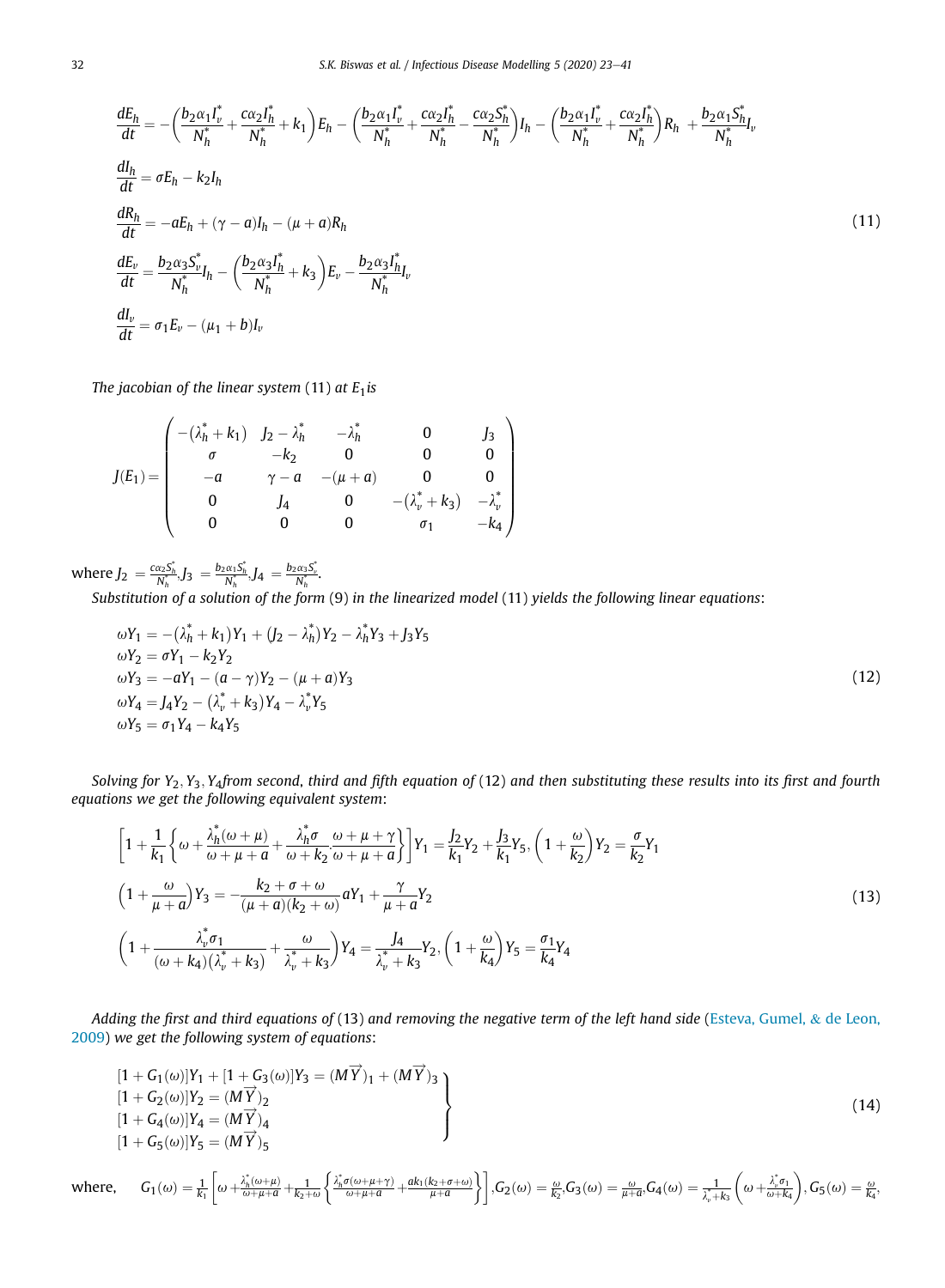and 
$$
M = \begin{pmatrix} 0 & m_1 & 0 & 0 & m_2 \\ m_3 & 0 & 0 & 0 & 0 \\ 0 & m_4 & 0 & 0 & 0 \\ 0 & m_5 & 0 & 0 & 0 \\ 0 & 0 & 0 & m_6 & 0 \end{pmatrix}
$$
, where  $m_1 = \frac{1}{k_1}, m_2 = \frac{1}{k_1}, m_3 = \frac{\sigma}{k_2}, m_4 = \frac{\gamma}{\mu + \sigma}, m_5 = \frac{1}{\lambda_4^3 + \lambda_5}, m_6 = \frac{\sigma_1}{k_4}$ .

 $H$ ere the notation $(M\overrightarrow{Y})_i$ represent the  $i$ -th co-ordinate of the vector $(M\overrightarrow{Y})_i$  it should be noted that the matrix  $M$  has non-negative entries and the endemic equilibrium  $E_1=(E_h^*,I_h^*,R_h^*,E_v^*,I_v^*,I_v^*)$  satisfies  $E_1= M E_1.$  If Yis a solution of (14) then it is possible to find a minimal positive *number rsuch that*

$$
|\overline{Y}| \leq rE_1 \tag{15}
$$

*where*  $|\overline{Y}| = (|Y_1|, |Y_2|, |Y_3|, |Y_4|, |Y_5|)$ . Here the numberris also the minimal positive number that satisfies the inequality  $|Y_1|$  +  $|Y_3|\le r(E_h^*+R_h^*).$  We want to show that  $Re(\omega)$  < 0. On the contrary we assume  $Re(\omega)\ge 0$  and we consider the two cases:  $\omega=0$ *and*  $\omega \neq 0$ .

*In* first case $\omega = 0$  the system of equations (12) is homogeneous linear system of equations. It is clear that the coefficient *determinant*  $\Delta$  *is non zero and consequently the system* (12) *has the unique solution*  $\overline{Y} = \overline{0}$ *which corresponds to the disease free steady state of the system* (1).

 $\Delta$  *Next we consider the second case*  $\omega$   $\neq$  0. *By the assumption Re(* $\omega$ *)*  $\geq$  *0, we have ReG<sub>i</sub>(* $\omega$ *)*  $\geq$  *0, (i*  $= 1,2,3,4,5$ *) which implies that*  $|1+G_{\dot{t}}(\omega)|$  >  $1$  for alli. Let us now define  $G(\omega)=$   $\min|1+G_{\dot{t}}(\omega)|,$   $i=1,2,3,4,5.$  Then  $G(\omega)$  >  $1$  or equivalently  $\frac{r}{G(\omega)}$  <  $r.$  The property *of minimality of r implying*  $|\overline{Y}| > \frac{r}{G(\omega)}E_1.$  *Now taking norms of both sides of the second equation of (14) we get* 

$$
G(\omega)|Y_2| \le M(|Y|)_2 \le r(M|E_1|)_2 \le rI_h^* \tag{16}
$$

This inequality implies  $|Y_2|\le \frac{r}{G(\omega)}l_h^*$  which contradicts. Hence  $\text{Re}(\omega)$  < 0. Thus the real parts of all eigenvalues of the charac*teristic equation of the linear system* (1) *will be negative*. *So E*<sup>1</sup> *is locally asymptotically stable*.

## *3.4. Backward bifurcation*

In this section we shall study the possibility of a backward bifurcation in the zika model (1) using centre manifold theorem as discussed by in Castillo-Chavez and Song (Castillo-Chavez & Song, 2004).

 ${\bf Theorem~4}.$   $\;$  The model  $(1)$  undergoes backward bifurcation at  $R_0'=1$  whenever the sign of the coefficient a $'$  is positive where a $'$  is *de*fi*ned in* (18).

Proof: *We rede*fi*ne the model* (1) *by changing the variables*: *Let*  $S_h = x_1, E_h = x_2, I_h = x_3, R_h = x_4, S_v = x_5, E_v = x_6, I_v = x_7$ . So that

 $N_h = x_1 + x_2 + x_3 + x_4, N_v = x_5 + x_6 + x_7$ 

 $\hat{D}$  *Applying vector notation*  $\overrightarrow{x} = (x_1, x_2, x_3, x_4, x_5, x_6, x_7)^T$ *the model* (1) can be written as  $\frac{d\vec{X}}{dt} = \vec{f}(\vec{x})$  where  $\vec{f} = (f_1, f_2, f_3, f_4, f_5, f_6, f_7)^T$  as follows:

$$
\frac{dx_1}{dt} = f_1 = \pi - \left(\frac{b_2 \alpha_1 x_7 + c \alpha_2 x_3}{x_1 + x_2 + x_3 + x_4}\right) x_1 - (\mu + a) x_1
$$
\n
$$
\frac{dx_2}{dt} = f_2 = \left(\frac{b_2 \alpha_1 x_7 + c \alpha_2 x_3}{x_1 + x_2 + x_3 + x_4}\right) x_1 - (\sigma + \mu) x_2
$$
\n
$$
\frac{dx_3}{dt} = f_3 = \sigma x_2 - (\gamma + \mu) x_3
$$
\n
$$
\frac{dx_4}{dt} = f_4 = \gamma x_3 - \mu x_4 + a x_1
$$
\n
$$
\frac{dx_5}{dt} = f_5 = \pi_1 - \frac{b_2 \alpha_3 x_3 x_5}{x_1 + x_2 + x_3 + x_4} - (\mu_1 + b) x_5
$$
\n
$$
\frac{dx_6}{dt} = f_6 = \frac{b_2 \alpha_3 x_3 x_5}{x_1 + x_2 + x_3 + x_4} - (\sigma_1 + \mu_1 + b) x_6
$$
\n
$$
\frac{dx_7}{dt} = f_7 = \sigma_1 x_6 - (\mu_1 + b) x_7
$$
\n(17)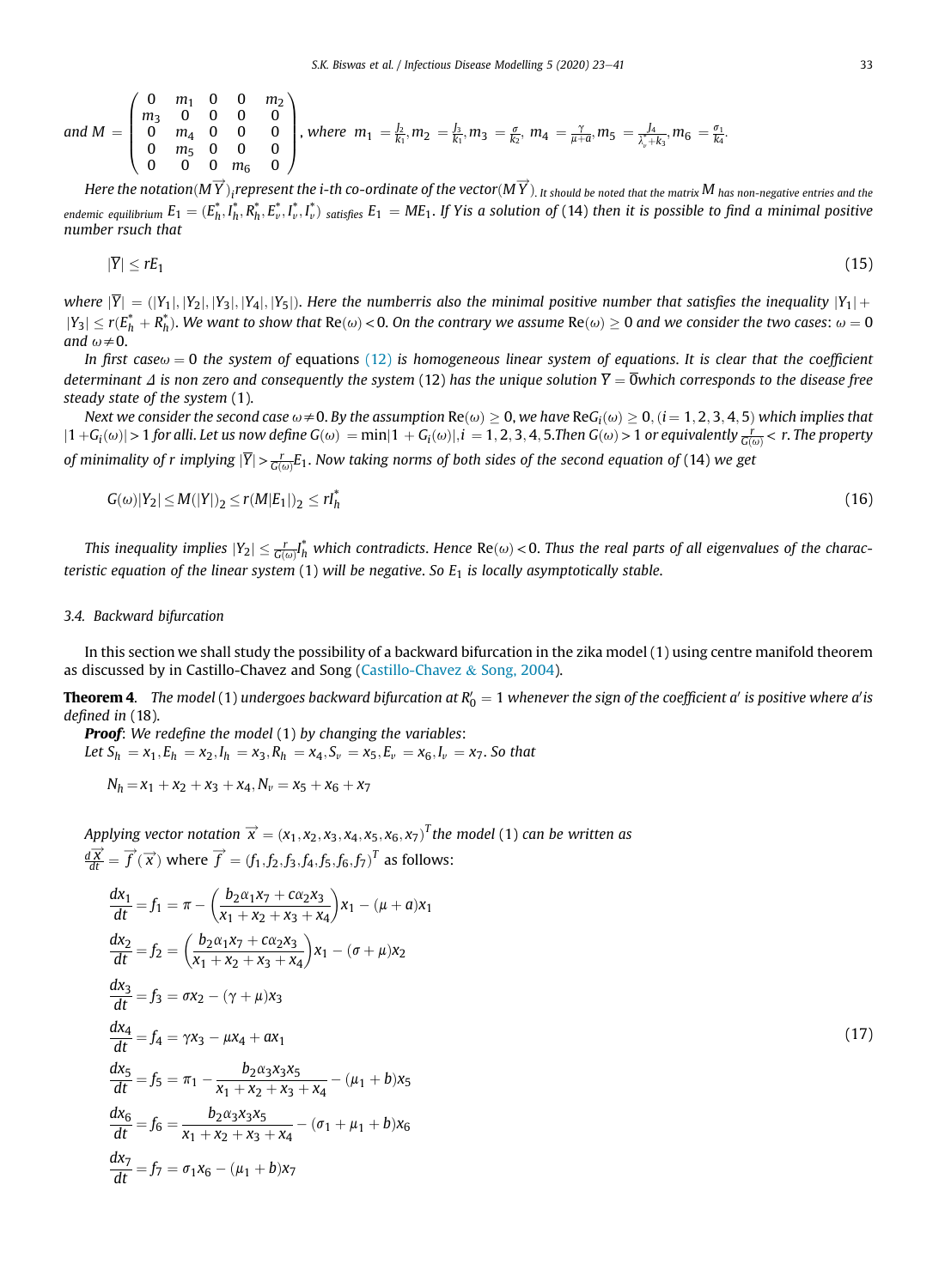For the above system the disease free equilibrium (DFE)  $E_0'$  given by $E_0'=(x_1^0,0,0,x_4^0,x_5^0,0,0)$  where  $x_1^0=\frac{\pi}{\mu+a},x_4^0=\frac{a\pi}{\mu(\mu+a)},x_5^0=\frac{\pi}{\mu+a},x_6^0=\frac{\pi}{\mu+a},x_7^0=\frac{\pi}{\mu+a},x_8^0=\frac{\pi}{\mu+a},x_9^0=\frac{\pi}{\mu+a},x_9^0=\frac{\pi$  $\frac{\pi_1}{\mu_1 + b}$ 

:

*The jacobian matrix of the above system at the disease free equilibrium*  $E_0$  *is given by* 

$$
J(E_0)=\left(\begin{array}{cccccccc} -(\mu+a) & 0 & -\lambda_2^0 x_1^0 & 0 & 0 & 0 & -\lambda_1^0 x_1^0 \\ 0 & -k_1 & \lambda_2^0 x_1^0 & 0 & 0 & 0 & \lambda_1^0 x_1^0 \\ 0 & \sigma & -k_2 & 0 & 0 & 0 & 0 \\ a & 0 & \gamma & -\mu & 0 & 0 & 0 \\ 0 & 0 & -\lambda_\nu^0 x_5^0 & 0 & -k_4 & 0 & 0 \\ 0 & 0 & \lambda_\nu^0 x_5^0 & 0 & 0 & -k_3 & 0 \\ 0 & 0 & 0 & 0 & 0 & \sigma_1 & -k_4 \end{array}\right)
$$

Taking  $\alpha_3$  as a bifurcation parameter we found  $R'_0(\alpha_3=\alpha_3^*)=1$ , which gives. The jacobian of the transformed model (17) at the disease free equilibrium at  $\alpha_3=\alpha_3^*$  has a simple zero eigenvalue and all other eigenvalues have negative real part. So the centre manifold theory can be used to study the dynamics of the model (17) near  $\alpha_3=\alpha_3^*$ .In particular we will use the theorem given by *Castillo-Chavez and Song* (Castillo-Chavez & Song, 2004). *The necessary computation for the theorem given bellow*:

*The right eigenvector*:

The right eigenvector of the jacobian associated with zero eigenvalue at $\alpha_3 = \alpha_3^*$  is given by:  $W = (w_1, w_2, w_3, w_4)$  $w_4, w_5, w_6, w_7$ <sup>T</sup>where,  $w_1 = -\left(\frac{c_{\alpha_2}k_3k_4(\mu_1+b)}{\sigma_1b_2\alpha_3^*\pi_1} + \frac{b_2\alpha_1\mu_2}{\pi}\right)$  $\left(\frac{\pi}{(\mu+\alpha)^2},w_2\right)=\frac{k_2k_3k_4(\mu_1+b)\pi}{\sigma\sigma_1b_2\alpha_3^*\mu\pi_1},w_3\right)=\frac{k_3k_4\pi(\mu_1+b)}{\sigma_1b_2\alpha_3^*\mu\pi_1},$ 

$$
w_4 = \frac{1}{\mu}(w_3\gamma + aw_1), w_5 = -\frac{k_3}{\sigma_1}, w_6 = \frac{k_4}{\sigma_1}, w_7 = 1 > 0
$$

The left eigenvector of the jacobian matrix associated with zero eigenvalue at $\alpha_3^*$  is given by

 $V=(0,v_2,v_3,0,0,v_6,1)$  where  $v_2=\frac{k_4(\mu+a)}{b_2\alpha_1\mu}$ ,  $v_3=\frac{k_1k_4(\mu+a)}{ab_2\alpha_1\mu}$ ,  $v_6=\frac{\sigma_1}{k_3}>0$ . The bifurcation coefficients a'andb'are given by  $a' = \sum_{i=1}^{7} a_i$  $\sum_{k,i,j=1}^{7} v_k w_i w_j \frac{\partial^2 f_k}{\partial x_i \partial x_j}$  $\frac{\partial^2 f_k}{\partial x_i \partial x_j} = v_2 \sum_{i,j=1}^7$  $\sum_{i,j=1}^7 w_i w_j \frac{\partial^2 f_2}{\partial x_i \partial x_j}$  $\overline{\partial x_i \partial x_j}$  $+v_3 \sum_{i=1}^{7} w_i w_j \frac{\partial^2 f_3}{\partial x_i \partial y_i}$  $\frac{\partial^2 f_3}{\partial x_i \partial x_j} + v_6 \sum_{i,j=1}^7 w_i w_j \frac{\partial^2 f_6}{\partial x_i \partial x_j}$  $\frac{\partial^2 f_6}{\partial x_i \partial x_j} + v_7 \sum_{i,j=1}^7 w_i w_j \frac{\partial^2 f_7}{\partial x_i \partial x_j}$ where

$$
+v_3 \sum_{i,j=1}^{N} w_i w_j \frac{1}{\partial x_i \partial x_j} + v_6 \sum_{i,j=1}^{N} w_i w_j \frac{1}{\partial x_i \partial x_j} + v_7 \sum_{i,j=1}^{N} w_i w_j \frac{1}{\partial x_i \partial x_j}
$$

$$
\frac{\partial^2 f_2}{\partial x_3 \partial x_1} = \frac{\partial^2 f_2}{\partial x_1 \partial x_3} = \frac{c \alpha_2 \mu a}{\pi(\mu + a)}, \frac{\partial^2 f_2}{\partial x_7 \partial x_1} = \frac{b_2 \alpha_1 \mu a}{\pi(\mu + a)}, \frac{\partial^2 f_2}{\partial x_7 \partial x_2} = \frac{\partial^2 f_2}{\partial x_2 \partial x_7} = \frac{\partial^2 f_2}{\partial x_3 \partial x_7} = \frac{\partial^2 f_2}{\partial x_3 \partial x_7}
$$

$$
=\frac{\partial^2 f_2}{\partial x_7 \partial x_4} = \frac{\partial^2 f_2}{\partial x_4 \partial x_7} = -\frac{b_2 \alpha_1 \mu^2}{\pi(\mu + a)}, \frac{\partial^2 f_2}{\partial x_3 \partial x_2} = \frac{\partial^2 f_2}{\partial x_2 \partial x_3} = \frac{\partial^2 f_2}{\partial x_4 \partial x_3} = \frac{\partial^2 f_2}{\partial x_3 \partial x_4} = -\frac{c \alpha_2 \mu^2}{\pi(\mu + a)}, \frac{\partial^2 f_2}{\partial x_3^2} = -\frac{2c \alpha_2 \mu^2}{\pi(\mu + a)} \quad \text{and all others de-
$$

 $\partial^2 f_6$  $rac{\partial^2 f_6}{\partial x_3 \partial x_1} = \frac{\partial^2 f_6}{\partial x_1 \partial x_2}$  $rac{\partial^2 f_6}{\partial x_1 \partial x_3} = \frac{\partial^2 f_6}{\partial x_3 \partial x_3}$  $rac{\partial^2 f_6}{\partial x_3 \partial x_2} = \frac{\partial^2 f_6}{\partial x_2 \partial x_3}$  $rac{\partial^2 f_6}{\partial x_2 \partial x_3} = \frac{\partial^2 f_6}{\partial x_4 \partial x_5}$  $rac{\partial^2 f_6}{\partial x_4 \partial x_3} = \frac{\partial^2 f_6}{\partial x_3 \partial x_3}$  $\frac{\partial^2 f_6}{\partial x_3 \partial x_4} = \frac{1}{2}$ 2  $\partial^2 f_6$  $\partial x_3^2$  $=-\frac{b_2\alpha_3^* \pi_1 \mu^2}{(b_2-b_1)^2}$  $rac{b_2\alpha_3^*\pi_1\mu^2}{(\mu+b)\pi^2}, \frac{\partial^2 f_6}{\partial x_5\partial x}$  $rac{\partial^2 f_6}{\partial x_5 \partial x_3} = \frac{\partial^2 f_6}{\partial x_3 \partial x_3}$  $\frac{\partial^2 f_6}{\partial x_3 \partial x_5} = \frac{b_2 \alpha_3^* \mu}{\pi}$  $rac{\pi}{\pi}$ . rivatives are zero so that

$$
a' = \frac{2k_4ar_2}{b_2\alpha_1\pi}(r\alpha_2 + b_2\alpha_1) + \frac{2\mu\sigma_1rr_2\alpha_3^* \pi_1}{(\mu_1 + b)\pi^2 k_3}(b_2\mu + a) - \frac{2k_4}{\pi b_2\alpha_1} \left(\frac{rr_2c\alpha_2a + r_2b_2\alpha_1a + rr_3c\alpha_2\mu + r_3b_2\alpha_1\mu + r^2c\alpha_2\mu + r_4b_2\alpha_1}{r^2c\alpha_2\gamma + rb_2\alpha_2\mu + r_1\gamma b_2\alpha_1}\right)
$$

$$
\frac{2\mu\sigma_1r\alpha_3^*}{(\mu_1 + b)\pi^2 k_3} \left(r_3b_2\pi_1\mu + rb_2\pi_1\mu + r_1\gamma b_2\pi_1 + \frac{k_3}{\sigma}\pi(\mu_1 + b)b_2\alpha\right)
$$
(18)

the value of  $b' = \sum_{k,i=1}^{7} v_k w_{i\frac{\partial^2 f_k}{\partial x_i \partial \alpha_3^*}} = v_6 \sum_{i=1}^{7} w_{i\frac{\partial^2 f_6}{\partial x_i \partial \alpha_3^*}}$  as  $\frac{\partial f_k}{\partial \alpha_3^*} = 0, k = 1, 2, 3, 4, 7$  and  $v_5 = 0$  and the only non-zero derivative is  $rac{\partial^2 f_6}{\partial x_3 \partial \alpha_3^*} = \frac{b_2 \pi_1 \mu}{\pi(\mu_1 + b)}$ . Therefore  $b' = \frac{\sigma_1 r b_2 \pi_1 \mu}{k_3 \pi(\mu_1 + b)} > 0$ .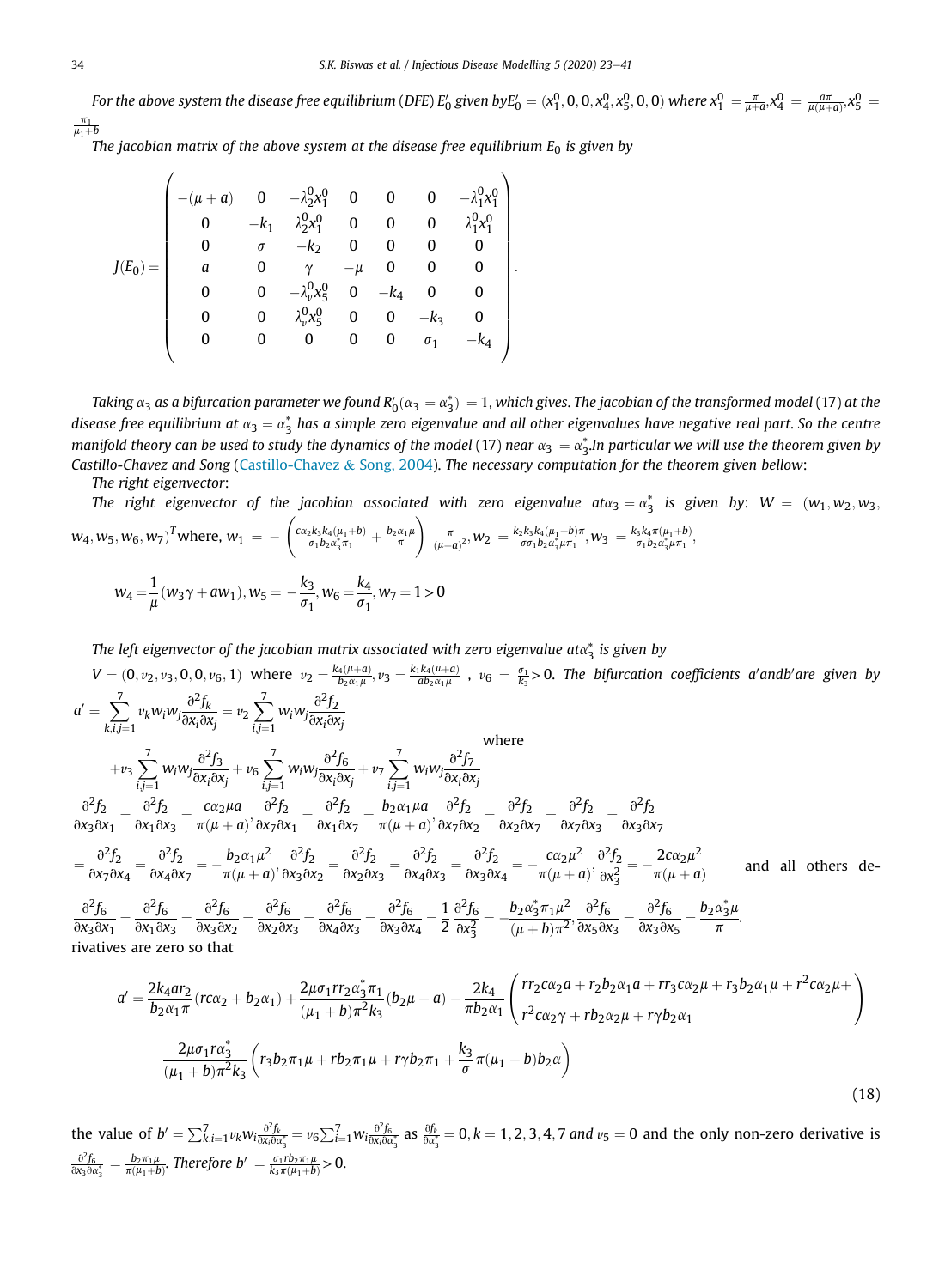Hence the model  $(1)$  undergoes backward bifurcation at  $R'_0 = 1$  whenever  $a'$   $>$   $0$ .

*In backward bifurcation a stable disease free equilibrium* (*DFE*) *co-exists with two endemic equilibrium* (*EE*) *among which one is* unstable and other one is stable when R'<sub>0</sub> < 1.The biological significance of the backward bifurcation phenomenon of the zika model (1) is that the condition R'<sub>0</sub> < 1 for elimination of zika from population is the necessary condition but not sufficient, in that case *elimination of zika depend on initial sizes of the population that fact is present in* Fig. 2.

#### 4. *Model* fi*tting to the Zika infected data in Colombia*: *Parameter Estimation and Model validation*

*In this section we have validated the considered Zika model* (1) *considering the reported Zika infected human data of* 1 *to* 36 *weeks* 2016 *in Colombia which is given in* Table 2. *The data has been provided by National Institute of Health SIVIGILA*, *Colombia which also has been used in literature* (Aranda, Gonzalez-Para, & Benincasa, 2019). *We found the best* fi*tted model parameters for the considered model* (1) *with the above said data by using MATLAB minimization software package fmincon*. *In order to* fi*t the model* (1) *to the weekly reported Zika infected data in Colombia to the year* 2016 *we considered the initial susceptible human as* 19471223 *and the initial number of infected populations as* 2173 *as reported in* (Aranda et al., 2019) *and initial density of the other populations we assume arbitrarily*. *Similarly*, *some model parameters are assumed arbitrarily and then using the MATLAB minimization software package the remaining parameters have been estimated and those values summarized in* Table 3.

*In* Fig. 3 *we have plotted the reported Zika infection data in Colombia from* 1 *to* 36 *week of* 2016 *using blue dots and considering the estimated model parameters we have predicted the density of the infected populations up to* 80 *weeks*. *It is clear from the prediction of the solution curve that the disease will no longer out break after* 50 *weeks in Colombia*, *which is supported by the reported real cases in the same region by WHO* (Zika-Epidemiological Repo, 2017) . *Our model we predict that there will be* 113 *average weekly cases during* 37 *to* 52 *week of the year* 2016 *which is close to* 130 *reported real cases by WHO* (Zika-Epidemiological Repo, 2017). *According to our model prediction zika will be eradicated from Colombia on or after* 28 *week of* 2017 *which also supported by real data* (Zika-Epidemiological Repo, 2017).

*The theoretical* fi*nding in Lemma-*3, 4 *and theorem-*1*are graphically veri*fi*ed considering the model parameters as given* Table 3 (*see* Fig. 4). *For these values of the parameters the value of basic reproduction number is less than unity*. *Hence the disease free equilibrium point is globally asymptotically stable for these parametric values*. *In* Fig. 4 *we have presented the time series of I<sup>h</sup>* ; *and I*v *for different initial values of the populations*. *It is clear that if the system starts for different initial points then it will ultimately*



Fig. 2. Backward bifurcation diagram of the modified zika model (17) for: (a) infected human (b) infected mosquito population using the parameter values  $\pi = 3.3$ ,  $\pi_1 =$ 1000;  $\mu = 0.8$ ;  $\mu_1 = 0.35$ ;  $\alpha_1 = 0.4$ ,  $\sigma_1 = 2/7$  and the values of the other parameters presented in Table 3.

|--|--|

*The weekly reported data of Zika infection cases in Colombia from* 1 *to* 36 *week of* 2016 *provided by National Institute of Health SIVIGILA*, *which also used in* (Aranda et al., 2019).

| Week | Cases | Week | Cases | Week | Cases | Week | Cases |
|------|-------|------|-------|------|-------|------|-------|
|      | 2173  | 10   | 2655  | 19   | 3281  | 28   | 705   |
|      | 4105  |      | 2639  | 20   | 638   | 29   | 648   |
|      | 4166  | 12   | 3882  | 21   | 1567  | 30   | 496   |
| 4    | 4669  | 13   | 3808  | 22   | 2014  | 31   | 416   |
|      | 4198  | 14   | 3059  | 23   | 1539  | 32   | 215   |
| b    | 4316  | 15   | 3364  | 24   | 1344  | 33   | 301   |
|      | 5460  | 16   | 2671  | 25   | 1128  | 34   | 271   |
| 8    | 2865  | 17   | 2665  | 26   | 991   | 35   | 568   |
|      | 3767  | 18   | 2687  | 27   | 892   | 36   | 383   |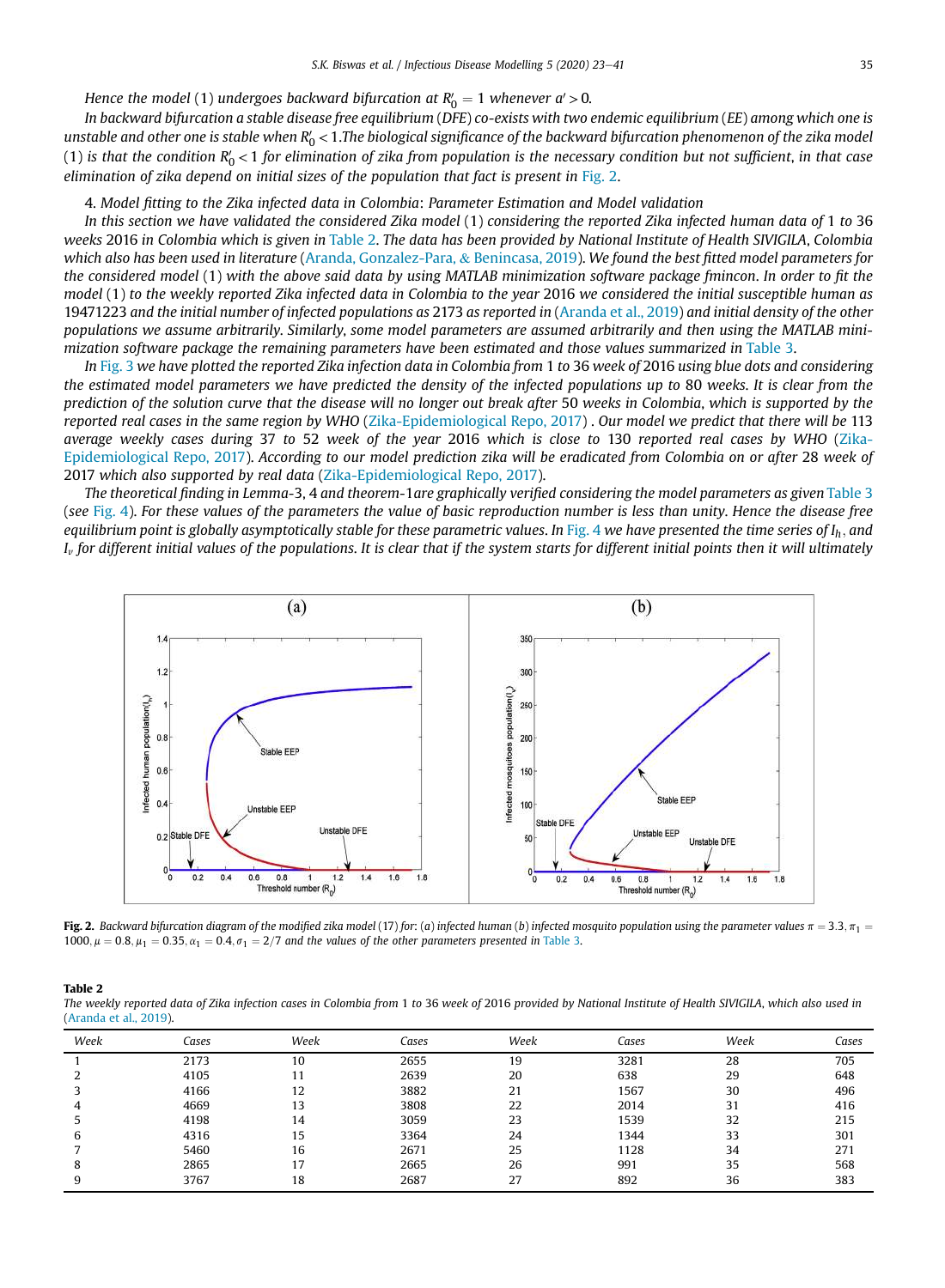

Fig. 3. *The reported infected populations* (*the blue dots*) *and the best*. fi*tted solution* (*solid red curve*) *the model* (1).



| Parameter      | Values     | Source                       | Sensitivity index             |
|----------------|------------|------------------------------|-------------------------------|
| b <sub>2</sub> | 0.45       | Agusto et al. (2017a, 2017b) | 1.99928242                    |
| μ              | 0.00019204 | Estimated                    | 1.01880565                    |
| $\pi_1$        | 100        | Assume                       | 0.99964121                    |
| $\alpha_1$     | 0.04441746 | Estimated                    | 0.99964121                    |
| $\alpha_3$     | 0.04791129 | Estimated                    | 0.99964121                    |
| $\sigma_1$     | 0.02070591 | Estimated                    | 0.50624931                    |
| $\sigma$       | 0.35808521 | Estimated                    | $5.36009473 \times 10^{-04}$  |
| $\alpha_2$     | 0.03362689 | Estimated                    | $3.58792179 \times 10^{-04}$  |
|                | 0.00552894 | Estimated                    | $3.58792179 \times 10^{-04}$  |
| $\pi$          | 0.01747    | Kucharski et al. (2016)      | $-0.99964121$                 |
| $\gamma$       | 0.07098011 | Estimated                    | $-0.99730175$                 |
| a              | 0.00000440 | Estimated                    | $-0.02239870$                 |
| $\mu_1$        | 0.02053120 | Estimated                    | $-1.92341903 \times 10^{-06}$ |
| h              | 0.00071429 | Assume                       | $-6.69166430 \times 10^{-08}$ |



Fig. 4. Time series for (a) infected human  $I_h$  and (b) infected mosquito  $I_v$  populations for the parameters given in Table 3 with different initial conditions for the model (1).

*converge to*  $I_h$  *= 0and*  $I_v$  *= 0respectively. Thus from the Fig. 4 it clear that system is locally as well globally asymptotically stable if the condition stated in the corresponding lemmas and theorem is satis*fi*ed*.

*Since the system contains fourteen parameters among them some parameters are highly sensitive*. *A small change of the parameters will affect highly the system*. *In this next section using sensitivity analysis we shall determine the highly sensitive parameters*.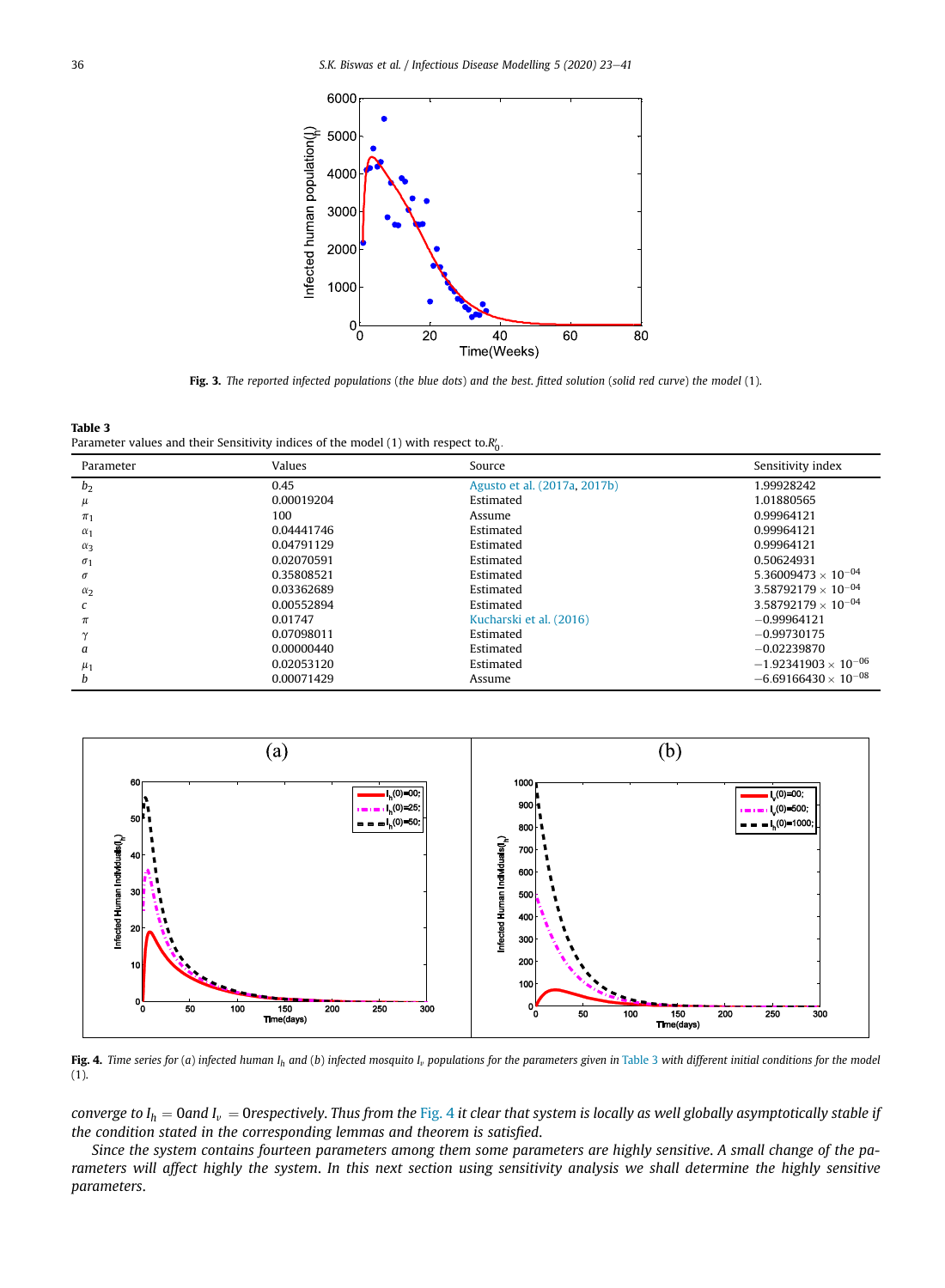## 5. Sensitivity analysis

Using sensitivity analysis we shall determine the parameters those have high significant impact on the threshold number *R'<sub>0</sub> of the zika model (1). Such analysis tells us the importance of each parameter on disease transmission and this will help the* public helth authorities to place of priority for prevention and controlling the spread of the zika virus in the human population. Such information is also important for experimental design, data assimilation and reduction of complex nonlinear model (Powell, Fair, Le Claire, Moore, & Thompson, 2005).

In order to perform such analysis we shall use the normalised forward sensitivity index of a variable with respect to a parameter which is expressed as the ratio of the relative variation in the variable to the relative variation in the parameter. The sensitivity index can be defined using partial derivatives.

Definition 4.1. The normalised forward sensitivity index of *R* 0 0 that depends differentiably on a parameter *l* is defined by  $\gamma_{l}^{R_{0}^{\prime}}=\frac{\partial R_{0}^{\prime}}{\partial l}\frac{l}{R_{0}^{\prime}}$  (Chitnis, Hyman, & Cushing, 2008).

Using the explicit expression ofR'<sub>0</sub> in the above sensitivity index formula we have derived an expression for the sensitivity of *R'<sub>0</sub>* with respect to each parameter. Then using the base line values of parameters, given in Table 3 we have estimated the numerical values for the sensitivity index and the results are also summarised in Table 3.

A small variation in a most sensitive parameter will create large quantitative variation. Thus it should be carefully estimated whether a small variation in a least sensitive parameter will not create large variation so it need not require too much effort to estimate such least sensitive parameters.

Table 3 presents the base line value of parameters used for the numerical simulation and it also shows the sensitivity indices of the zika model with respect to $R'_0$ . From Table 3 it is clear that the mosquito biting rate  $b_2$  is the most sensitive parameter with sensitivity index 1.999 which indicates that increase (or decrease) the mosquito biting rate  $b_2$  by 10% will be followed by an immediate increase (or decrease) in  $R_0'$  by 19.99%. Similarly increase (or decrease) of the parameters  $\pi_1,\alpha_1,\alpha_3,\alpha_4$  $\sigma_1$  by 10% will be followed by an immediate increase (or decrease) in  $R'_0$  by 9.99%, 9.99%, 9.99%, 5.56% respectively.

Though the recruitment rate of human has the most negative sensitivity index but in the epidemiological context the important parameters which have negative sensitivity indices are  $\gamma$ , $a,\mu_1,b$ . The significance of negative sensitivity indices of the above said parameters are increase (or decrease) in the parameters  $\gamma$ , *a* by 10% will be followed by an immediate decrease (or increase) in R<sub>0</sub> by 9.97%, 0.224% respectively. In summary, the zika sensitivity analysis identifies the most important parameters driving the transmission mechanism of the zika virus. The results suggest that a control strategy that reduces the mosquito biting rate, recruitment rate of mosquito, transmission probability per biting of susceptible humans by infected mosquito, transmission probability per biting of susceptible mosquito with infected humans, progression rate from exposed to infected mosquito, progression rate from exposed to infected human, transmission probability per sexual contact among a susceptible and infected human and sexual contact rate between a susceptible human to an infected human ( $b_2$ , $\pi_1$ , $\alpha_1$ , $\alpha_3$ , $\sigma_1$ , $\sigma$ ,  $\alpha_2$ ,*c*) respectively and the control strategy that increase rate of recovery rate of infected human, awareness in host population,



Fig. 5. Time series of the model (1) for the different values of *b*<sub>2</sub> of (a) Exposed human population (b) infected human population, other parameter values presented in Table 3.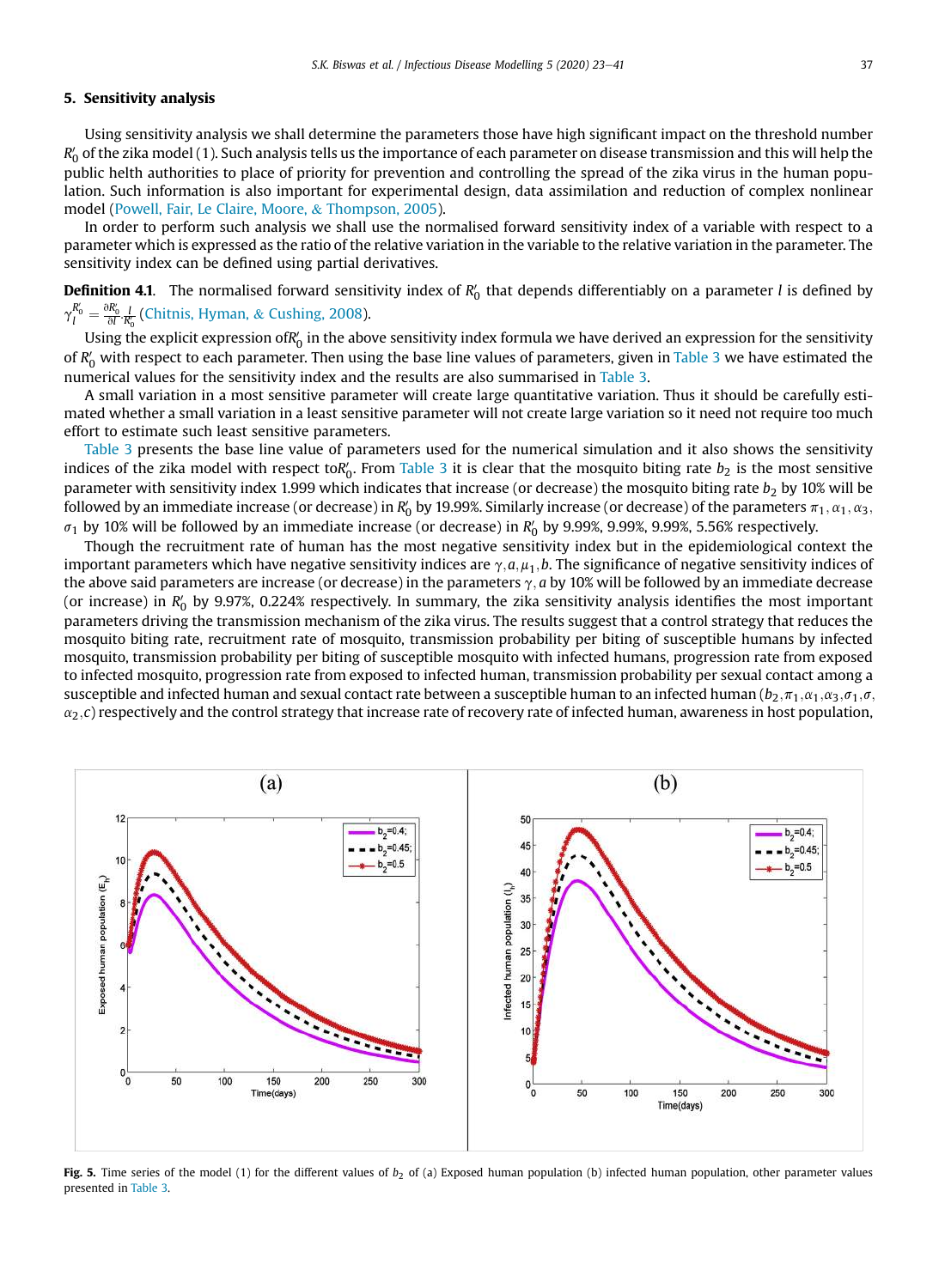death rate of mosquito and constant rate of effective mosquito control ( $\gamma$ , $a$ , $\mu_1$ , $b$ ) will effectively resist the spread of zika virus in the human population.

Now, to verify the sensitive parameters we have plotted the solution curve for the number of infected and exposed humans for different values of the model parameters keeping the initial conditions same. To simulate the system numerically we have to use the estimated model parameter as presented in Table 3 with the initial conditions:  $S_h(0)=1000$ ,  $E_h(0)=06$ ,  $I_h(0)=04$ ,  $R_h(0) = 00, S_v(0) = 4000, E_v(0) = 500, I_v(0) = 100.$ 

The time series of exposed human and the infectious human are plotted in Fig. 5(a) and (b) respectively for different values of mosquito biting rate  $(b_2)$ . It is clear from the figures that the number of both class increases due to the increase (decrease) in  $b<sub>2</sub>$ . Thus the mosquito bite rate plays an important role to spreads the zika virus.

The effect of sexual contact rate (*c*) between a susceptible human and an infected human on exposed and infectious human population has been presented in Fig. 6(a) and (b) respectively. It is clear from Fig. 6(a and b) that due to increase or decrease of sexual contact rate (*c*) both the exposed and infectious human population increases or decreases.

The effect of human awareness rate (*a*) on zika transmission dynamics among human presented in Fig. 7(a and b). From these two figures it is clear that increase of human awareness decreases both exposed and infectious human population and vice-versa.



Fig. 6. Time series presenting the effect of Sexual contact rate *c* between a susceptible human to an infected human on the (a) exposed human and (b) infected human, using the parameter values presented in Table 3.



Fig. 7. Time series of Zika model (1) for different values of human awareness *a* and other parameter values presented in Table 3: (a) exposed human and (b) infected human.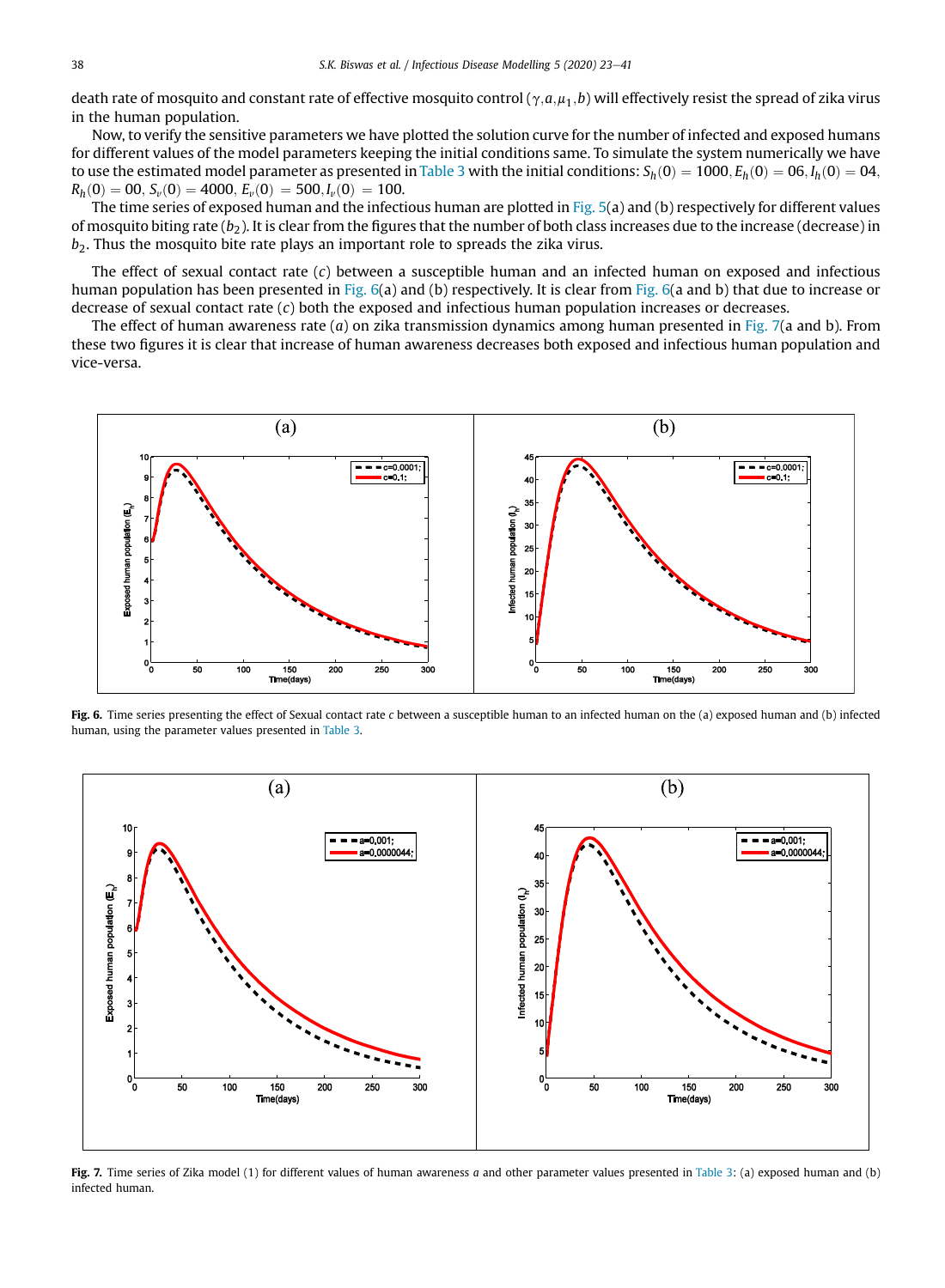In Fig. 8 we have presented the time series of exposed human and infected human for different values of vector control (*b*). It is clear from the figure that both the exposed human population and infectious human population decrease as the vector control increase.

Thus from the above series of time series analysis it is clear that the amount of exposed and infected human population decrease when the vector biting rate  $(b_2)$ , the sexual contact rate  $(c)$  among susceptible human to infected human decrease and the human awareness rate  $(a)$  the vector control rate  $(b)$  increase. Considering above said four facts simultaneously as a precautionary measures we presents the behaviour of the infected human population in Fig. 9. The figure shows that the number of infected human population decreases when the vector biting rate and the sexual contact rate decreases and the human awareness rate and the vector control rate increases simultaneously over a period of time.

### 6. Effect of sexual transmission on epidemic growth rate and basic reproduction number

In this section we have established the effect of sexual transmission to the epidemic growth rate as well as basic reproduction number. In deterministic epidemic model the disease free equilibrium (DFE) locally stable if the basic reproduction number  $R'_0$  < 1 and unstable if  $R'_0$  > 1 (Van den Driessche & Watmough, 2002) and for  $R'_0$  > 1 disease outbreak occurs. The dominant eigen value of the jacobian matrix at the disease free equilibrium (DFE) is the initial outbreak growth rate (*r*). In our model the dominant eigenvalue of the jacobian matrix at the DFE is the dominant root of the corresponding characteristic equation (4). It is a four degree equation, so it is not easy to find the explicit expression of the dominant root *i.e.*to find the initial epidemic growth rate of the model. So, we shall establish the effect of sexual transmission on epidemic growth rate and basic reproduction number numerically. In Fig. 10(a) and (b) we have presented the effect of  $\alpha_2$  on the basic reproduction number  $R_0$  and the epidemic growth rate *r* respectively. Fig. 10(a and b) show that the basic reproduction number and the epidemic growth rate both increase with the increase of the transmission probability per sexual contact between susceptible and infected human.

## 7. Conclusion

In this work, we have developed and analyzed a deterministic ODE model for Zika virus transmission dynamics that incorporates both mosquito and sexual transmission paths, which also includes vector control and human awareness. The positivity and boundedness of the proposed model are investigated here. We obtained the basic reproduction number by next-generation matrix technique. The steady-state analysis shows that the disease-free equilibrium (DFE) is and globally asymptotically stable if the basic reproduction number  $R'_0$  less than unity. The conditions for the existence of endemic equilibrium of the model are obtained. Using the Krasnoselskii sub linearity trick method we have established that the endemic equilibrium is locally asymptotically stable if the basic reproduction number  $R_0^\prime$  is greater than one. Under some condition the model exhibits the phenomenon of backward bifurcation. The biological significance of this result is that the condition reproduction number less than unity for the elimination of zika virus from the population is the necessary condition but not sufficient. We estimate the model parameters and validate the model by using the reported Zika infection data in Colombia of the year 2016.



Fig. 8. Time series of the Zika model (1) showing the effect of vector control *b* on the (a) exposed human and (b) infected human using the parameter values presented in Table 3.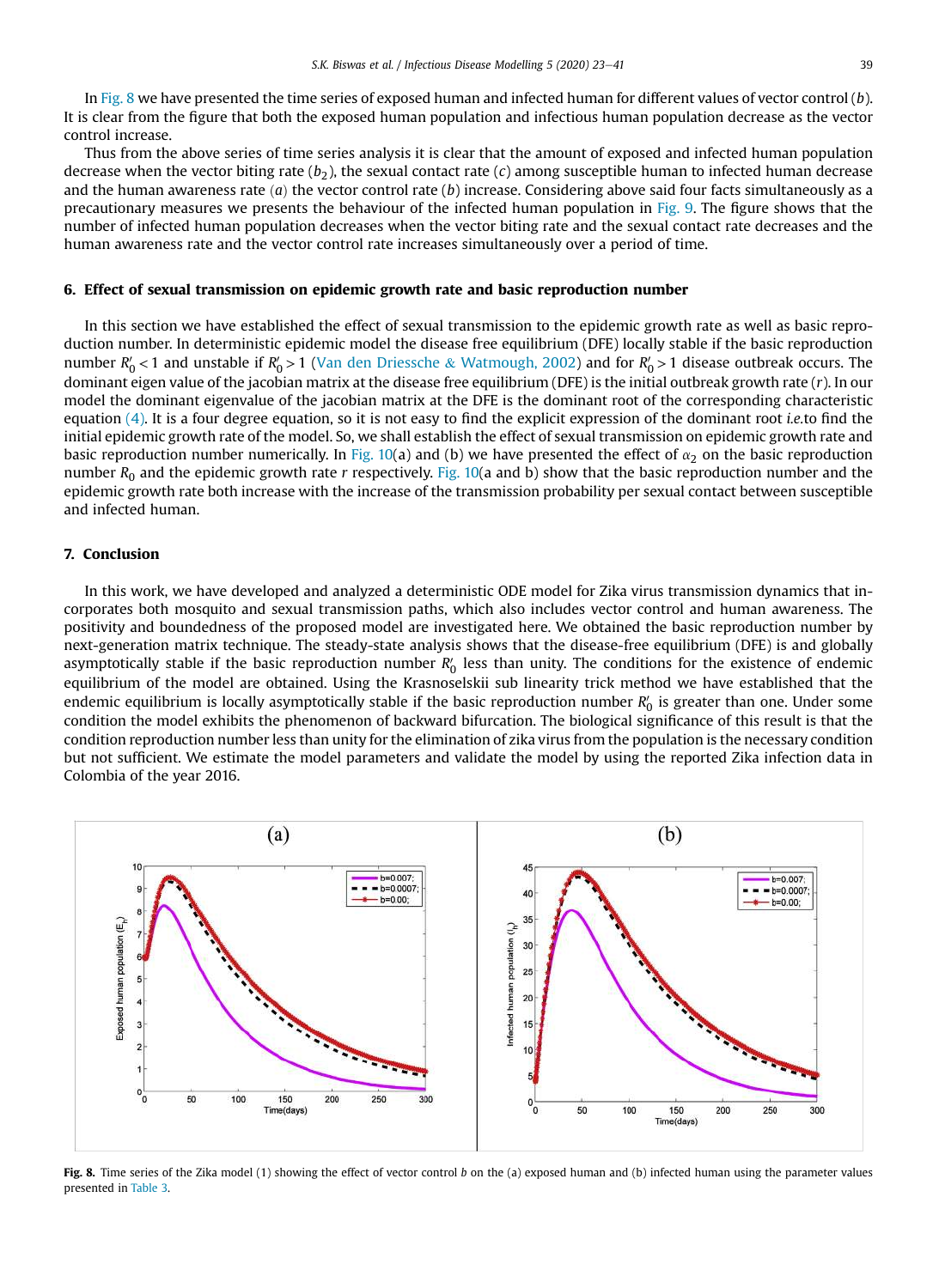

Fig. 9. Time series of the zika model (1) presenting the effect of vector biting rate, sexual contact rate, human awareness and vector control simultaneously on the behaviour of the infected human population. The solid line graphics obtained using the parameter values  $b_2 = 0.45$ ,  $c = 0.00552894$ ,  $a = 0.0000044$ ,  $b = 0.00071429$  and the dashed line graphics obtained by using the parameter values  $a = 0.0000088$ ,  $b_2 = 0.4$ ,  $c = 0.0000088$ 0.001382235,  $b = 0.00214287$  the other parameter values presented in Table 3.



Fig. 10. Presents the effect of  $\alpha_2$  on (a) the basic reproduction number  $R_0$  and on (b) the epidemic growth rate *r* using the parameter values  $\pi = 0.08547$ ,  $c = 0.4$ and the values of the others parameter presented in Table. 3.

The effect of sexual transmission both on basic reproduction number and epidemic growth rate have been established numerically which shows that with the increase of sexual transmission rate the density of exposed and infected populations both increases. So we can control zika virus by controlling sexual transmission rate. Sensitivity and numerical analyses were done to determine the impact of the parameters on the zika infection. The most effective parameters were found the mosquito biting rate, recruitment rate of mosquito, transmission probability per biting of a susceptible human with an infected mosquito, the rate of the awareness host population and the recovery rate of the infected human population. This model will help the public health planar to frame a policy for controlling Zika. In further, we will extend the model incorporating the optimal control theory.

### Declaration of competing interest

The Authors have no conflict of interest regarding the model and methodology.

## References

Agusto, F. B., Bewick, S., & Fagan, W. F. (2017a). Mathematical model for Zika virus dynamics with Sexual transmission route. *Ecological Complexity, 29*,  $61 - 81$ .